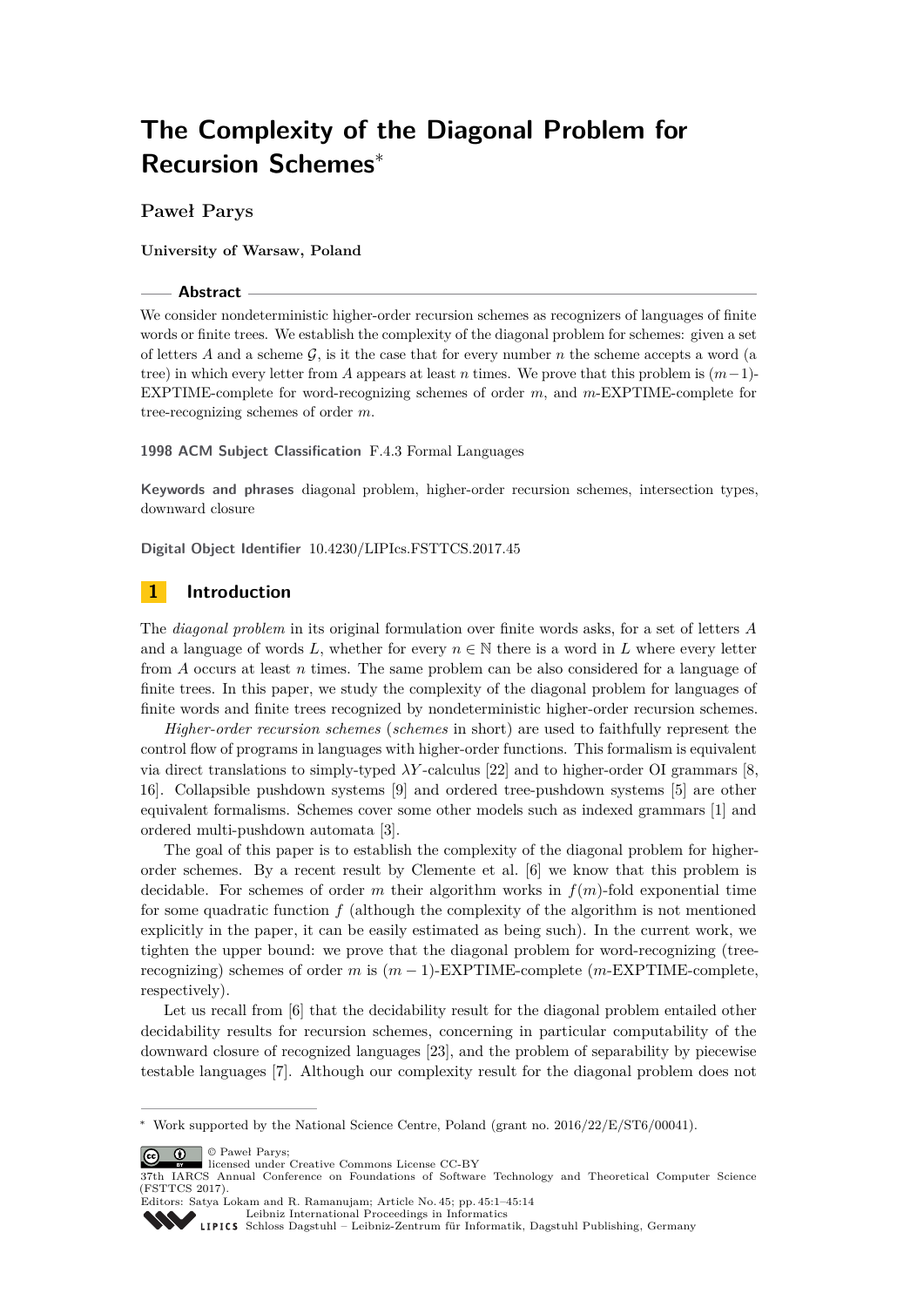## **45:2 The Complexity of the Diagonal Problem for Recursion Schemes**

influence directly our knowledge on the complexity of the other problems (the aforementioned reductions preserve only decidability, but not complexity), it can be seen as the first step in establishing the complexity of the other problems as well.

Our solution is based on an appropriate system of intersection types. Intersection types were intensively used in the context of schemes, for several purposes like model-checking  $[11, 14, 4, 21]$  $[11, 14, 4, 21]$  $[11, 14, 4, 21]$  $[11, 14, 4, 21]$  $[11, 14, 4, 21]$  $[11, 14, 4, 21]$  $[11, 14, 4, 21]$ , pumping  $[12]$ , transformations of schemes  $[13, 6]$  $[13, 6]$  $[13, 6]$ , etc. Among such type systems we have to distinguish those [\[18,](#page-13-8) [19\]](#page-13-9), in which the (appropriately defined) size of a type derivation for a term approximates some quantity visible in the Böhm tree of that term. In particular, in our recent work [\[19\]](#page-13-9) we have developed a type system that allows to solve the diagonal problem for a special case of a single-letter alphabet.

Here, we generalize the last type system mentioned above to multiple letters. In result, a type derivation in this system is labeled by flags of different kinds. The key property lies in some (quite rough) correspondence between words (trees) that can be generated from a term and type derivations for the term, where, for every letter *a*, the number of appearances of *a* in the generated word (tree) is approximated by the number of appearances of an appropriate flag in the type derivation. In effect, the diagonal problem reduces to checking whether there exist type derivations with arbitrarily many flags corresponding to every letter from the input set *A*.

Some further work was needed to carefully optimize the developed type system in order to obtain an algorithm achieving the optimal complexity.

Our paper is structured as follows. In Section [2](#page-1-0) we introduce all necessary definitions. In Section [3](#page-3-0) we introduce the type system, and we show how to use it for deciding the diagonal problem for word-recognizing schemes. Finally, Section [4](#page-10-0) presents extensions of the algorithm, in particular to tree-recognizing schemes.

# <span id="page-1-0"></span>**2 Preliminaries**

**Infinitary**  $\lambda$ **-calculus.** The set of *sorts* ( $a/k/a$  simple types), constructed from a unique basic sort *o* using a binary operation  $\rightarrow$ , is defined as usual. We omit brackets on the right of an arrow, so e.g.  $o \rightarrow (o \rightarrow o)$  is abbreviated to  $o \rightarrow o \rightarrow o$ . The order of a sort is defined by induction:  $ord(o) = 0$ , and  $ord(\alpha_1 \rightarrow \ldots \rightarrow \alpha_s \rightarrow o) = 1 + \max(ord(\alpha_1), \ldots, ord(\alpha_s))$  for  $s \geq 1$ .

A sort  $\alpha_1 \rightarrow \ldots \rightarrow \alpha_s \rightarrow o$  is *homogeneous* if  $ord(\alpha_1) \geq \cdots \geq ord(\alpha_s)$  and all  $\alpha_1, \ldots, \alpha_s$  are homogeneous. In the sequel we restrict ourselves to homogeneous sorts (even if not always this is written explicitly).

Let  $\Sigma$  be an infinite set of symbols (alphabet). To denote nondeterministic choices we use a symbol nd. Assuming that nd  $\notin \Sigma$ , we denote  $\Sigma^{\text{nd}} = \Sigma \cup \{\text{nd}\}\$ . Let also  $\mathcal{V} = \{x^{\alpha}, y^{\beta}, z^{\gamma}, \dots\}$ be a set of variables, containing infinitely many variables of every homogeneous sort (sort of a variable is written in superscript).

We consider infinitary, sorted *λ*-calculus. *Infinitary λ-terms* (or just *λ-terms*) are defined by coinduction, according to the following rules:

node constructor – if  $a \in \Sigma^{nd}$ , and  $P_1^o, \ldots, P_r^o$  are  $\lambda$ -terms, then  $(a \langle P_1^o, \ldots, P_r^o \rangle)^o$  is a  $\lambda$ -term.<sup>[1](#page-1-1)</sup>

<span id="page-1-1"></span><sup>1</sup> Our node constructor differs from the standard definition in two aspects. First, one usually assumes that symbols are ranked, i.e., that the number *r* is determined by the choice of *a*. Second, typically a symbol *a* is considered itself as a *λ*-term of sort  $\underline{\lozenge}$   $\rightarrow$   $\ldots$   $\underline{\rightarrow}$   $\varphi$ , which after applying  $P_1^o, \ldots, P_r^o$  as  $\overline{y}$ 

arguments is equivalent to our  $(a \langle P_1^o, \ldots, P_r^o \rangle)^o$ . These are, though, only superficial differences.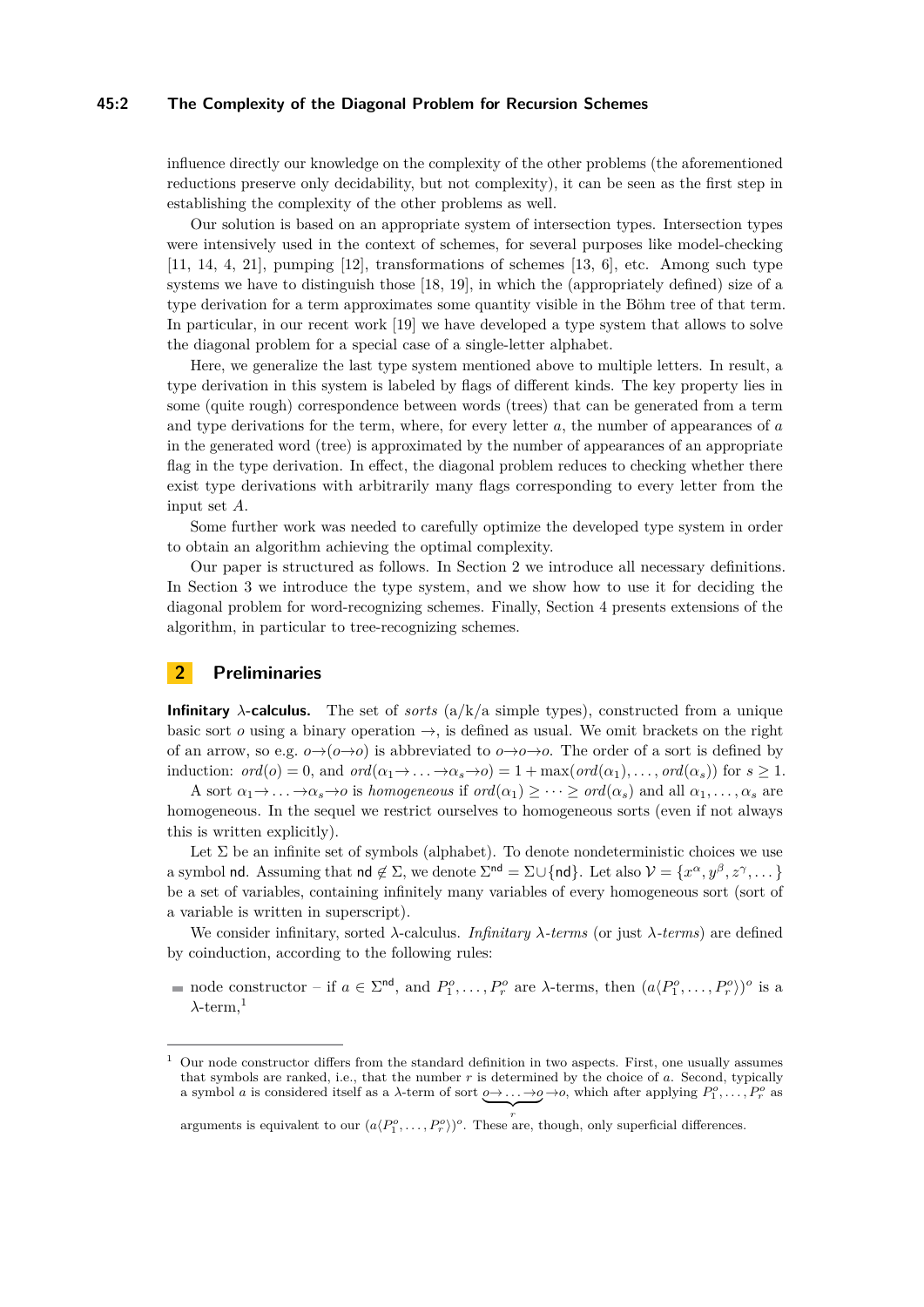variable – every variable  $x^{\alpha} \in \mathcal{V}$  is a  $\lambda$ -term,

application – if  $P^{\alpha \to \beta}$  and  $Q^{\alpha}$  are *λ*-terms, then  $(P^{\alpha \to \beta} Q^{\alpha})^{\beta}$  is a *λ*-term, and

*λ*-binder – if  $P^{\beta}$  is a *λ*-term and  $x^{\alpha}$  is a variable, then  $(\lambda x^{\alpha} \cdot P^{\beta})^{\alpha \rightarrow \beta}$  is a *λ*-term;

in the above,  $\alpha$ ,  $\beta$ , and  $\alpha \rightarrow \beta$  are homogeneous sorts. We naturally identify  $\lambda$ -terms differing only in names of bound variables. We often omit the sort annotations of *λ*-terms, but we keep in mind that every *λ*-term (and every variable) has a particular sort. *Free variables* of a  $\lambda$ -term are defined as usual. A  $\lambda$ -term P is *closed* if it has no free variables.

For a *λ*-term *P*, the *order* of *P* is just the order of its sort, while the *complexity* of *P* is the smallest number *m* such that the order of all subterms of *P* is at most *m*. We restrict ourselves to *λ*-terms that have finite complexity. We also define the order of a *β*-reduction as the order of the involved variable. More precisely, for a number  $k \in \mathbb{N}$ , we say that there is a *β*-reduction of order *k* from a *λ*-term *P* to a *λ*-term *Q*, written *P* →*<sup>β</sup>*(*k*) *Q*, if *Q* is obtainable from *P* by replacing a redex  $(\lambda x.R) S$  where  $ord(x) = k$  with  $R[S/x]$ .

**Trees.** A *tree* is defined as a *λ*-term that is built using only node constructors, i.e., not using variables, applications, nor *λ*-binders. A tree is Γ*-labeled* if only symbols from Γ appear in it.

Let us now define how we resolve nondeterministic choices. Although this is mainly used for trees, we define it for arbitrary  $\lambda$ -terms. We write  $P \rightarrow_{\text{nd}} Q$  if  $Q$  is obtained from *P* by choosing some appearance of the nd symbol surrounded only by symbols from  $\Sigma$ , and removing this nd symbol together with all but one of its arguments. Formally, we let  $\rightarrow$ <sub>nd</sub> to be the smallest relation such that  $\mathsf{nd}\langle P_1,\ldots,P_r\rangle \rightarrow_{\mathsf{nd}} P_i$  for  $i \in \{1,\ldots,r\}$ , and if  $a \in \Sigma$ , and  $P_i \rightarrow_{\text{nd}} P'_i$  for some  $i \in \{1, \ldots, r\}$ , and  $P_j = P'_j$  for all  $j \in \{1, \ldots, r\} \setminus \{i\}$ , then  $a\langle P_1,\ldots,P_r\rangle \rightarrow_{\text{nd}} a\langle P'_1,\ldots,P'_r\rangle$ . For a relation *r*, by *r*<sup>\*</sup> we denote the reflexive transitive closure of *r*. For a  $\lambda$ -term *P* (which is usually a  $\Sigma^{\text{nd}}$ -labeled, potentially infinite tree), by  $\mathcal{L}(P)$  we denote the set of all finite,  $\Sigma$ -labeled trees *T* such that  $P \to_{\sf nd}^* T$ .

**Böhm Trees.** We consider Böhm trees only for closed *λ*-terms of sort *o*. For such a term  $P$ , its *Böhm tree*  $BT(P)$  is constructed by coinduction, as follows: if there is a sequence of *β*-reductions from *P* to a *λ*-term of the form  $a(P_1, \ldots, P_r)$  (where  $a \in \Sigma^{nd}$ ), then  $BT(P) = a\langle BT(P_1), \ldots, BT(P_r) \rangle$ ; otherwise  $BT(P) = \mathsf{nd} \langle \rangle$ .

**Higher-Order Recursion Schemes.** We use a very loose definition of schemes. A *higherorder recursion scheme* (or just a *scheme*) is a triple  $G = (\mathcal{N}, \mathcal{R}, N_0^o)$ , where  $\mathcal{N} \subseteq \mathcal{V}$  is a finite set of nonterminals, R is a function that maps every nonterminal  $N \in \mathcal{N}$  to a finite *λ*-term whose free variables are contained in N and whose sort equals the sort of *N*, and  $N_0^o \in \mathcal{N}$  is a starting nonterminal, being of sort *o*. We assume that elements of  $\mathcal{N}$  are not used as bound variables, and that  $\mathcal{R}(N)$  is not a nonterminal. The order of the scheme is defined as the maximum of complexities of  $\mathcal{R}(N)$  over all its nonterminals N.

The infinitary *λ*-term *generated by* a scheme  $G = (\mathcal{N}, \mathcal{R}, N_0^o)$ , denoted  $\Lambda(\mathcal{G})$ , is defined as the limit of the following process starting from  $N_0^o$ : take any nonterminal  $N$  appearing in the current term, and replace it by  $\mathcal{R}(N)$  (so that every nonterminal is eventually replaced). Observe that in the limit we obtain a closed *λ*-term of sort *o* and of complexity not greater than the order of the scheme. The *language of* G is defined as  $\mathcal{L}(\mathcal{G}) = \mathcal{L}(BT(\Lambda(\mathcal{G})))$ .

We remark that according to our definition all subterms of all *λ*-terms (and all nonterminals as well) have homogeneous sorts; usually it is not assumed that sorts used in a scheme are homogeneous. It is, however, the case that any scheme using also non-homogeneous sorts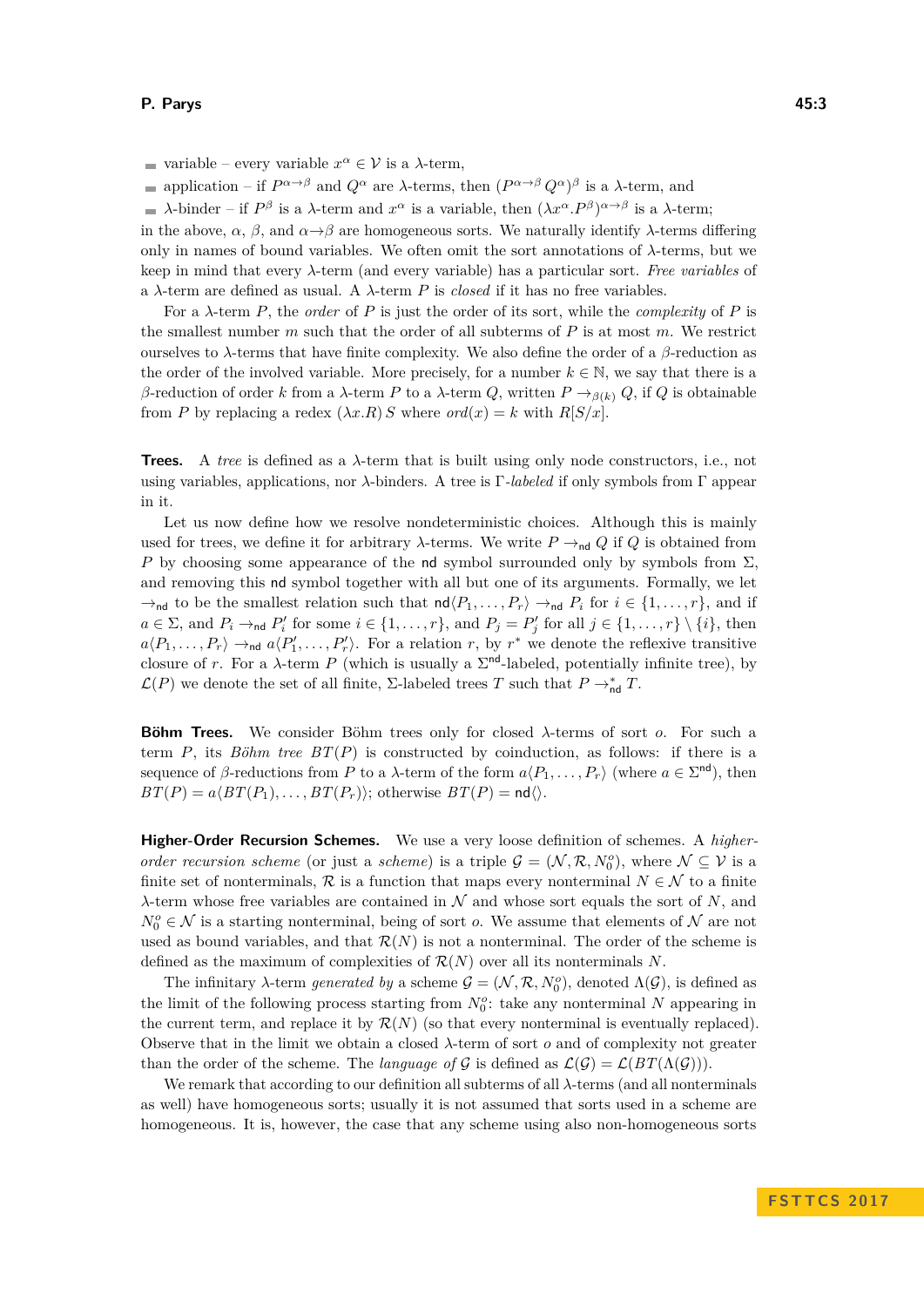## **45:4 The Complexity of the Diagonal Problem for Recursion Schemes**

can be converted into one in which all sorts are homogeneous, and that this can be done in logarithmic space [\[20\]](#page-13-10). We make the homogeneity assumption for technical convenience.

A *word* is defined as a tree in which every node has at most one child (such a tree can be identified with a word understood in the classic sense). We say that a *λ*-term *P* is *word-recognizing* if for every its subterm of the form  $a(P_1, \ldots, P_r)$  with  $a \in \Sigma$  it holds  $r \leq 1$ ; a scheme G is *word-recognizing* if  $\Lambda(G)$  is word-recognizing. In this case, all elements of  $\mathcal{L}(BT(P))$  or  $\mathcal{L}(\mathcal{G})$ , respectively, are words.

**Example 1.** Consider the higher-order recursion scheme  $\mathcal{G}_1$  with two nonterminals,  $\mathsf{M}^o$ (taken as the starting nonterminal) and  $N^{(o\rightarrow o)\rightarrow o}$ , and with rules

$$
\mathcal{R}(M) = N(\lambda x. nd \langle a \langle x \rangle, b \langle x \rangle)), \qquad \mathcal{R}(N) = \lambda f. nd \langle f(c \langle \rangle), N(\lambda y. f(fy)) \rangle.
$$

We obtain  $\Lambda(\mathcal{G}_1) = R_1(\lambda \times \text{Ind}\langle \mathsf{a}\langle \mathsf{x}\rangle, \mathsf{b}\langle \mathsf{x}\rangle),$  where  $R_1$  is the unique  $\lambda$ -term such that  $R_1 =$  $\lambda$ f.nd $\langle f(c \langle \rangle), R_1(\lambda y.f(fy)) \rangle$ . We have  $BT(\Lambda(\mathcal{G}_1)) = \mathsf{nd}\langle T_{2^0}, \mathsf{nd}\langle T_{2^1}, \mathsf{nd}\langle T_{2^2}, \ldots \rangle \rangle\rangle$ , where  $T_0 = c \langle \rangle$  and  $T_{i+1} = \text{nd} \langle \mathsf{a} \langle T_i \rangle, \mathsf{b} \langle T_i \rangle \rangle$ . In  $\mathcal{L}(\mathcal{G}_1)$  we have words of length  $2^i + 1$  for all  $i \in \mathbb{N}$ , where the first  $2^i$  letters are chosen from  $\{a, b\}$  arbitrarily, and the last letter is c. In the following examples we will continue to consider this scheme, together with the set  $A = \{a, b\}$ .

# <span id="page-3-0"></span>**3 Type System for the Diagonal Problem**

In this section we introduce a type system that allows to solve the diagonal problem for schemes.

 $\triangleright$  **Definition 2.** For a set of trees *L* and a set of symbols *A*, the predicate  $Diag_A(L)$  holds if for every  $n \in \mathbb{N}$  there is some  $T \in L$  with at least *n* occurrences of every symbol from *A*. The *diagonal problem* for tree-recognizing order-*m* schemes is to decide whether  $Diag_A(\mathcal{L}(\mathcal{G}))$  holds, given a scheme  $\mathcal G$  of order at most  $m$  and a set  $A$ . The diagonal problem for *word-recognizing* order- $m$  schemes is as the above, but with the restriction that  $G$  is word-recognizing.

<span id="page-3-2"></span>▶ **Theorem 3.** For  $m \geq 1$ , the diagonal problem for word-recognizing order- $(m + 1)$  schemes *is*  $m$ -*EXPTIME-complete.* For  $m \in \{-1, 0\}$  *it is NP-complete.* 

Throughout the rest of this section we solve the diagonal problem for word-recognizing schemes, and thus all schemes considered here are assumed to be word-recognizing. Moreover, we fix a set of symbols *A*, for which we want to solve the diagonal problem.

<span id="page-3-1"></span>**Intuitions.** The main novelty of our type system lies in labeling nodes of type derivations by two kinds of labels called flags and markers. To each marker we assign a number, called an order. Flags, beside of their order, are also identified by a symbol from *A*; thus we have  $(k, a)$ -flags for  $k \in \mathbb{N}$  and  $a \in A$ . While deriving a type for a  $\lambda$ -term of complexity at most  $m+1$ , we use markers of order from the range  $0, \ldots, m$ , and flags of order from the range  $1, \ldots, m + 1.$ 

Let  $P_{m+1}$  be a  $\lambda$ -term of complexity at most  $m+1$ . Recall that our goal is to describe a word  $T \in \mathcal{L}(BT(P_{m+1}))$  using a type derivation for  $P_{m+1}$  itself. While doing that, we want to preserve the information that *T* has many appearances of every symbol from *A*.

Since *T* can be found in some finite prefix of  $BT(P_{m+1})$ , in order to find *T* it is enough to perform finitely many  $\beta$ -reductions from  $P_{m+1}$ . Moreover, thanks to the fact that all sorts are homogeneous, the *β*-reductions can be rearranged so that those of higher order are performed first. Namely, we can find  $\lambda$ -terms  $P_0, \ldots, P_m$  such that

$$
P_{m+1} \to_{\beta(m)}^* P_m \to_{\beta(m-1)}^* \ldots \to_{\beta(0)}^* P_0
$$
 and  $P_0 \to_{\text{nd}}^* T$ .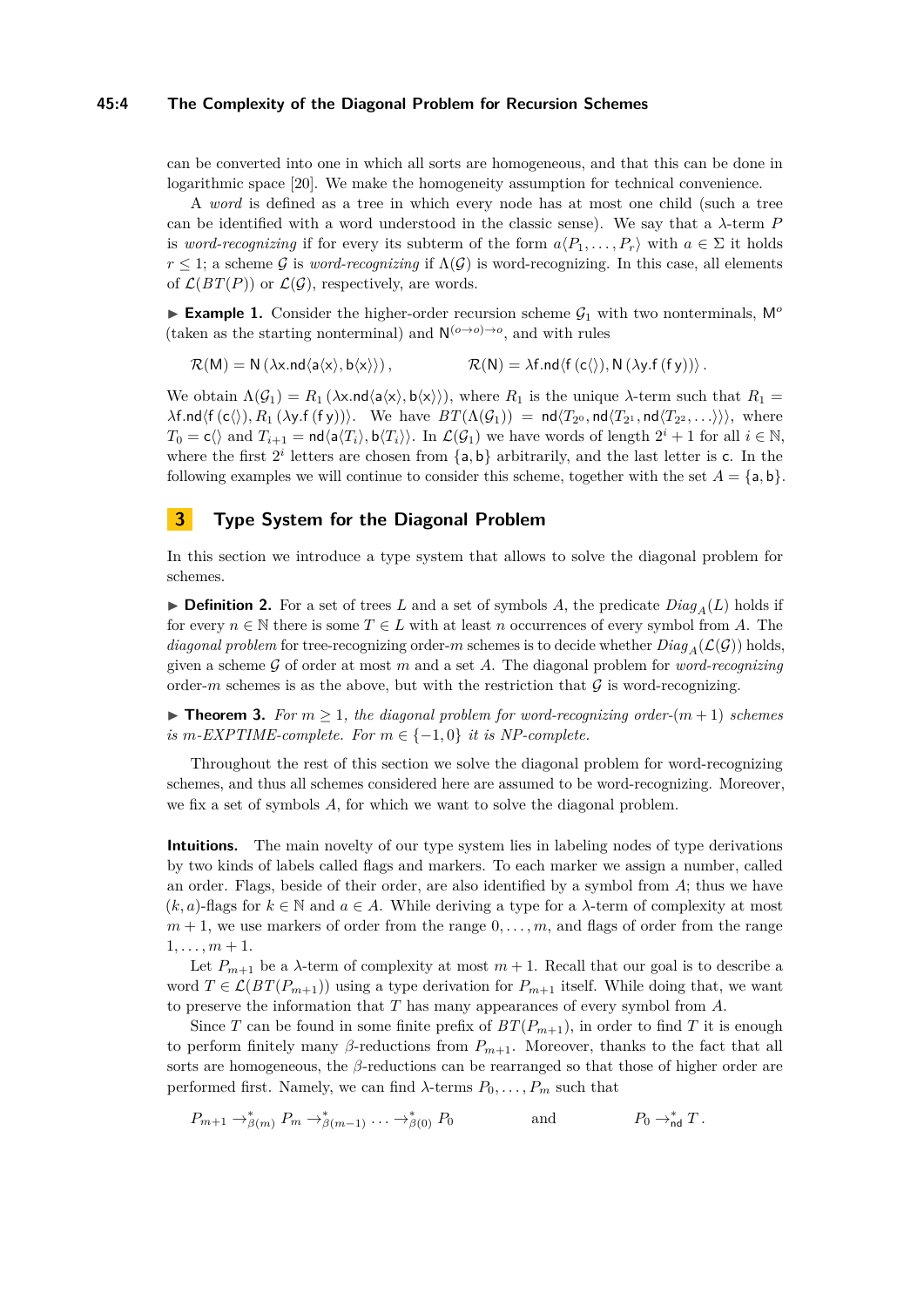Some prefix of  $P_0$  can be seen as a tree, in which we can find a path on which there are all symbols of *T*, and some additional nd symbols. Let us place an order-0 marker in the leaf ending this path. Additionally, for every symbol  $a \in A$ , we place  $(1, a)$ -flags in all *a*-labeled nodes of the considered path.

Next, we proceed back to  $P_1$ . The leaf constructor of  $P_0$  containing our order-0 marker was created out of some particular appearance of such constructor in  $P_1$ ; let us put there as well the order-0 marker. Similarly, we find node constructors in  $P_1$  out of which in  $P_0$ we obtain node constructors with flags, and we transfer the flags back to  $P_1$ . The crucial observation is that no two flagged node constructors of *P*<sup>0</sup> could come out of a single node constructor of *P*1. Indeed, recall that all the *β*-reductions between *P*<sup>1</sup> and *P*<sup>0</sup> are of order 0. This means that in every such *β*-reduction we take a whole subtree (i.e., a *λ*-term of sort *o*) of  $P_1$ , and we replace it somewhere, possibly replicating it. But since all flags lie in  $P_0$  on a single path, they may lie only in at most one copy of the replicated subtree. In effect, the number of appearances of order-1 flags of every kind is the same in  $P_1$  as in  $P_0$ .

We cannot directly repeat the same reasoning to move flags from  $P_1$  back to  $P_2$ , since now there is a problem: a single node constructor in  $P_2$  may result in multiple (uncontrollably many) node constructors with a flag in  $P_1$ . We rescue ourselves by considering only |A| paths in  $P_1$ , one for each symbol in *A*. Namely, for every symbol  $a \in A$  we place in  $P_1$  a marker of order 1, choosing in this way the path from the root to the position of this marker. Then, for every node labeled by a  $(1, a)$ -flag we place a  $(2, a)$ -flag in the closest ancestor that lies on the chosen path. Although the number of  $(2, a)$ -flags may be smaller than the number of  $(1, a)$ -flags (the closest ancestor on the path may be the same for multiple  $(1, a)$ -flags), we can ensure that it is smaller only logarithmically; to do so, we choose the marked node in a clever way: staring from the root, we always proceed to this subtree in which the number of  $(1, a)$ -flags is the largest. In effect, if the number of  $(1, a)$ -flags was "very large", then also the number of  $(2, a)$ -flags will be "very large".

Once for every  $a \in A$  all  $(2, a)$ -flags lie on a single path of  $P_1$ , we can transfer them back to  $P_2$  without changing their number. Then in  $P_2$  we again reduce to |A| paths by introducing markers of order 2, and so on. At the end we obtain some labeling of  $P_{m+1}$ by several kinds of flags and markers. The goal of the type system we develop is, roughly speaking, to ensure that a labeling of  $P_{m+1}$  actually is obtainable in the process as above (in fact, we will not be labeling nodes of *Pm*+1 itself, but rather nodes of a type derivation for  $P_{m+1}$ ).

**Type Judgments.** Recall that *A* is the set of symbols for which we want to solve the diagonal problem. For storing the information about flags and markers used in a derivation of a type we use flag sets and marker multisets. Recall that a flag is parameterized by a pair  $(k, a)$ , where  $k \in \mathbb{N}$  is called an order, and  $a \in A$  is called a symbol. For flags it is enough to remember for every order whether at least one flag of this order was used, and if so, then also a symbol of this flag (if flags with multiple symbols were used, it is enough for us to remember just one of these symbols). Thus for  $m \in \mathbb{N}$  we define  $\mathcal{F}_m$  to contain sets  $F \subseteq \{1, \ldots, m\} \times A$  such that  $(k, a), (k, b) \in F$  implies  $a = b$ . Such sets F are called *m-bounded flag sets*. For markers the situation is slightly different, as we want to remember precisely how many markers were used. Moreover, markers do not have a symbol, only an order. We thus define  $\mathcal{M}_m$  to contain functions  $M : \mathbb{N} \to \{0, \ldots, |A|\}$  such that  $M(0) \leq 1$ and  $M(k) = 0$  for all  $k > m$ . Such functions M are called m-bounded marker multisets.

By  $M + M'$  and  $M - M'$  we mean the coordinatewise sum or difference, respectively. We use **0** to denote a function that maps every element of its domain to 0 (where the domain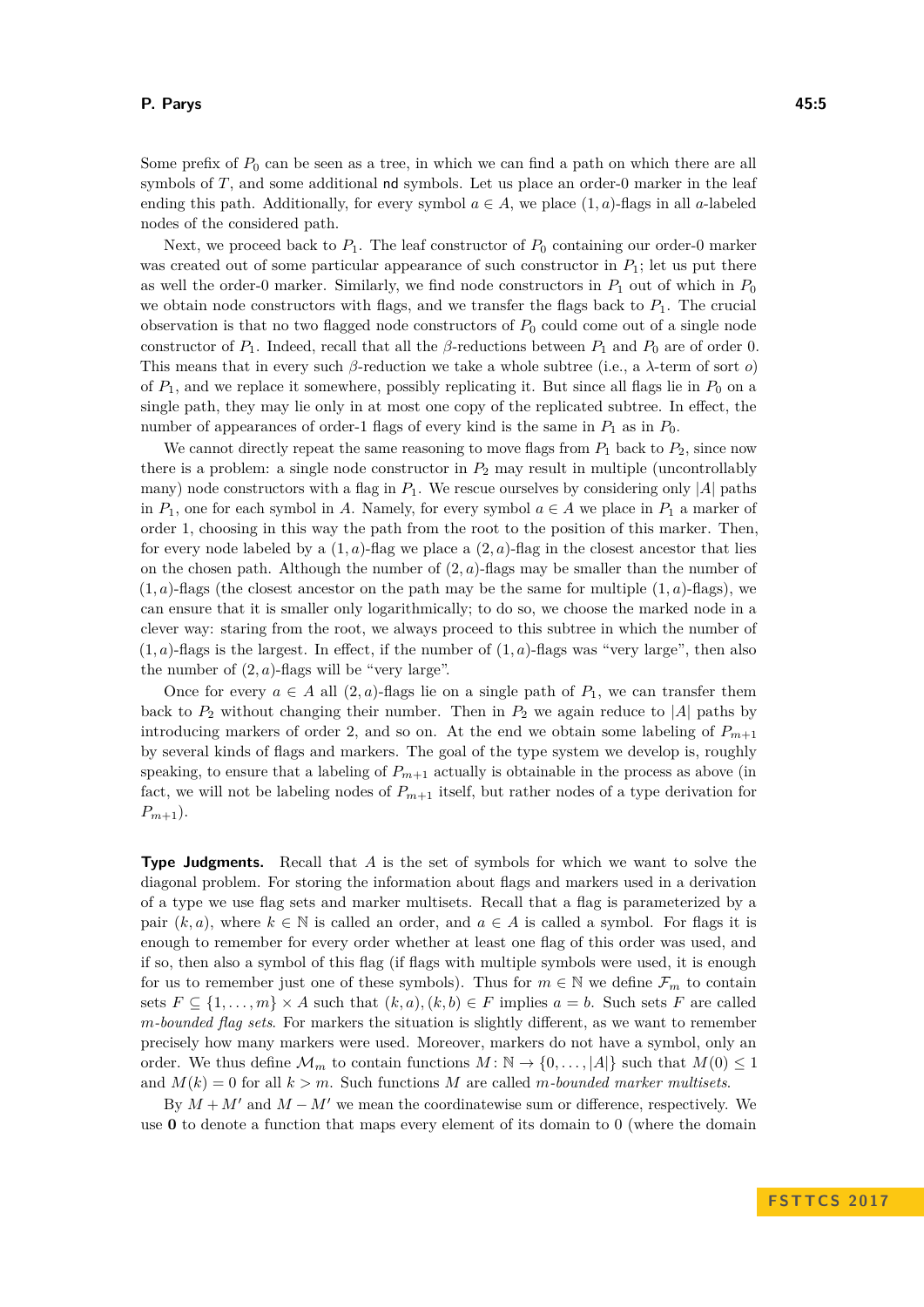#### **45:6 The Complexity of the Diagonal Problem for Recursion Schemes**

should be always clear from the context). By  $\{k_1, \ldots, k_n\}$  we mean the multiset *M* such that  $M(k) = |\{i \in \{1, \ldots, n\} \mid k_i = k\}|$  for all  $k \in \mathbb{N}$ . When  $F \in \mathcal{F}_m$ ,  $M \in \mathcal{M}_m$ ,  $n \in \mathbb{N}$ , and  $□$  is one of ≤, >, we write  $F|_{□n}$  for {( $k, a$ ) ∈  $F | k□n$ }, and  $M|_{□n}$  for the function that maps every *k* to  $M(k)$  if  $k\Box n$ , and to 0 if  $\neg (k\Box n)$ .

Next, for every sort  $\alpha$  and for  $m \in \mathbb{N}$  we define three sets: the set  $\mathcal{T}^{\alpha}$  of *types* of sort  $\alpha$ , the set  $TT_m^{\alpha}$  of *m-bounded type triples* of sort  $\alpha$ , and the set  $TC^{\alpha}$  of *triple containers* of sort *α*. They are defined by mutual induction on the structure of *α*.

If  $\alpha = \alpha_1 \rightarrow \ldots \rightarrow \alpha_s \rightarrow o$ , the set  $\mathcal{T}^{\alpha}$  contains types that are of the form  $C_1 \rightarrow \ldots \rightarrow C_s \rightarrow o$ , where  $C_i \in \mathcal{TC}^{\alpha_i}$  for  $i \in \{1, \ldots, s\}$ .

Type triples in  $TT_m^{\alpha}$  are just triples  $(F, M, C_1 \to \ldots \to C_s \to o) \in \mathcal{F}_m \times \mathcal{M}_m \times \mathcal{T}^{\alpha}$ , where  $M(k) = 0$  for all  $(k, a) \in F$ , and where  $M(0) + \sum_{i=1}^{s} \mathsf{Mk}(C_i)(0) = 1$  (we will define  $\mathsf{Mk}(C_i)$ ) soon). These triples store a type, together with the information about flags and markers used while deriving this type. In order to distinguish type triples from types, the former are denoted by letters with a hat, like *τ*ˆ. We also define a function Mk that extracts the marker multiset out of a type triple:  $\mathsf{Mk}(\hat{\tau}) = M$  for  $\hat{\tau} = (F, M, \tau)$ . A type triple is *balanced* if  $Mk(\hat{\tau}) = 0$ ; otherwise it is *unbalanced*.

Triple containers are used to store (multi)sets of type triples that have to be derived for an argument of a  $\lambda$ -term, or for a  $\lambda$ -term substituted for a free variable. For balanced type triples, triple containers behave like sets, that is, they remember only whether every balanced type triple is required or not. Conversely, for unbalanced type triples, triple containers behave like multisets, that is, they remember precisely how many times every unbalanced type triple is required. Thus, formally, in  $TC^{\alpha}$  we have functions  $C: TT^{\alpha}_{ord(\alpha)} \to \{0, \ldots, |A|\}$  such that  $C(\hat{\tau}) \leq 1$  if  $\mathsf{Mk}(\hat{\tau}) = \mathbf{0}$ . For  $C \in \mathcal{TC}^{\alpha}$  we define  $\mathsf{Mk}(C) = \sum_{\hat{\tau} \in \mathcal{TT}^{\alpha}_{ord(\alpha)}} \sum_{i=1}^{C(\hat{\tau})} \mathsf{Mk}(\hat{\tau})$ . For two triple containers  $C, D \in \mathcal{TC}^{\alpha}$  we define their sum  $C \sqcup D$ :  $\mathcal{TT}^{\alpha}_{\text{ord}(\alpha)} \to \mathbb{N}$  so that for every  $\hat{\tau} \in \mathcal{TT}^{\alpha}_{ord(\alpha)},$ 

$$
(C\sqcup D)(\hat{\tau})=\left\{\begin{array}{ll}C(\hat{\tau})+D(\hat{\tau})&\text{if }\mathsf{Mk}(\hat{\tau})\neq \mathbf{0}\,,\\ \max(C(\hat{\tau}),D(\hat{\tau}))&\text{if }\mathsf{Mk}(\hat{\tau})=\mathbf{0}\,. \end{array}\right.
$$

We also say that  $C \subseteq D$  if  $C(\hat{\tau}) = D(\hat{\tau})$  for every unbalanced  $\hat{\tau} \in \mathcal{TT}_{\text{ord}(\alpha)}^{\alpha}$ , and  $C(\hat{\tau}) \leq D(\hat{\tau})$ for every balanced  $\hat{\tau} \in \mathcal{TT}^{\alpha}_{\text{ord}(\alpha)}$ . We sometimes write  $\{\hat{\tau}_1, \ldots, \hat{\tau}_n\}$  or  $\{\hat{\tau}_i \mid i \in \{1, \ldots, n\}\}$ to denote the triple container *C* such that  $C(\hat{\sigma}) = |\{i \in \{1, ..., n\} | \hat{\tau}_i = \hat{\sigma}\}|$  for every unbalanced type triple  $\hat{\sigma}$ , and  $C(\hat{\sigma}) = 1 \Leftrightarrow \exists i \in \{1, ..., n\}$ .  $\hat{\tau}_i = \hat{\sigma}$  for every balanced type triple *σ*ˆ.

A *type environment* is a function  $\Gamma$  that maps every variable  $x^{\alpha}$  to a triple container from  $TC^{\alpha}_{ord(\alpha)}$ . We use  $\varepsilon$  to denote the type environment mapping every variable to **0**. When  $\Gamma(x) = 0$ , by  $\Gamma(x \to C]$  we denote the type environment that maps x to C, and every other variable *y* to Γ(*y*) (whenever we write Γ[*x*  $\mapsto C$ ], we implicitly require that Γ(*x*) = **0**). For two type environments  $\Gamma, \Gamma'$  we define their sum  $\Gamma \sqcup \Gamma'$  so that  $(\Gamma \sqcup \Gamma')(x) = \Gamma(x) \sqcup \Gamma'(x)$  for every variable *x*.

A *type judgment* is of the form  $\Gamma \vdash_m P : \hat{\tau} \triangleright c$ , where  $\Gamma$  is a type environment,  $m \in \mathbb{N}$  is called the *order* of the type judgment,  $P$  is a  $\lambda$ -term,  $\hat{\tau}$  is an *m*-bounded type triple of the same sort as  $P$  (i.e.  $\hat{\tau} \in \mathcal{TT}_{m}^{\alpha}$  when  $P$  is of sort  $\alpha$ ), and  $c$  is a function  $A \to \mathbb{N}$  called a flag *counter*.

As usually for intersection types, the intuitive meaning of a type  $C \rightarrow \tau$  is that a  $\lambda$ -term having this type can return a  $\lambda$ -term having type  $\tau$ , while taking an argument for which we can derive all type triples from *C*. Let us now explain the meaning of a type judgment  $\Gamma \vdash_m P : (F, M, \tau) \triangleright c$ . Obviously  $\tau$  is the type derived for P, and  $\Gamma$  contains type triples that could be used for free variables of *P* in the derivation. As explained above for triple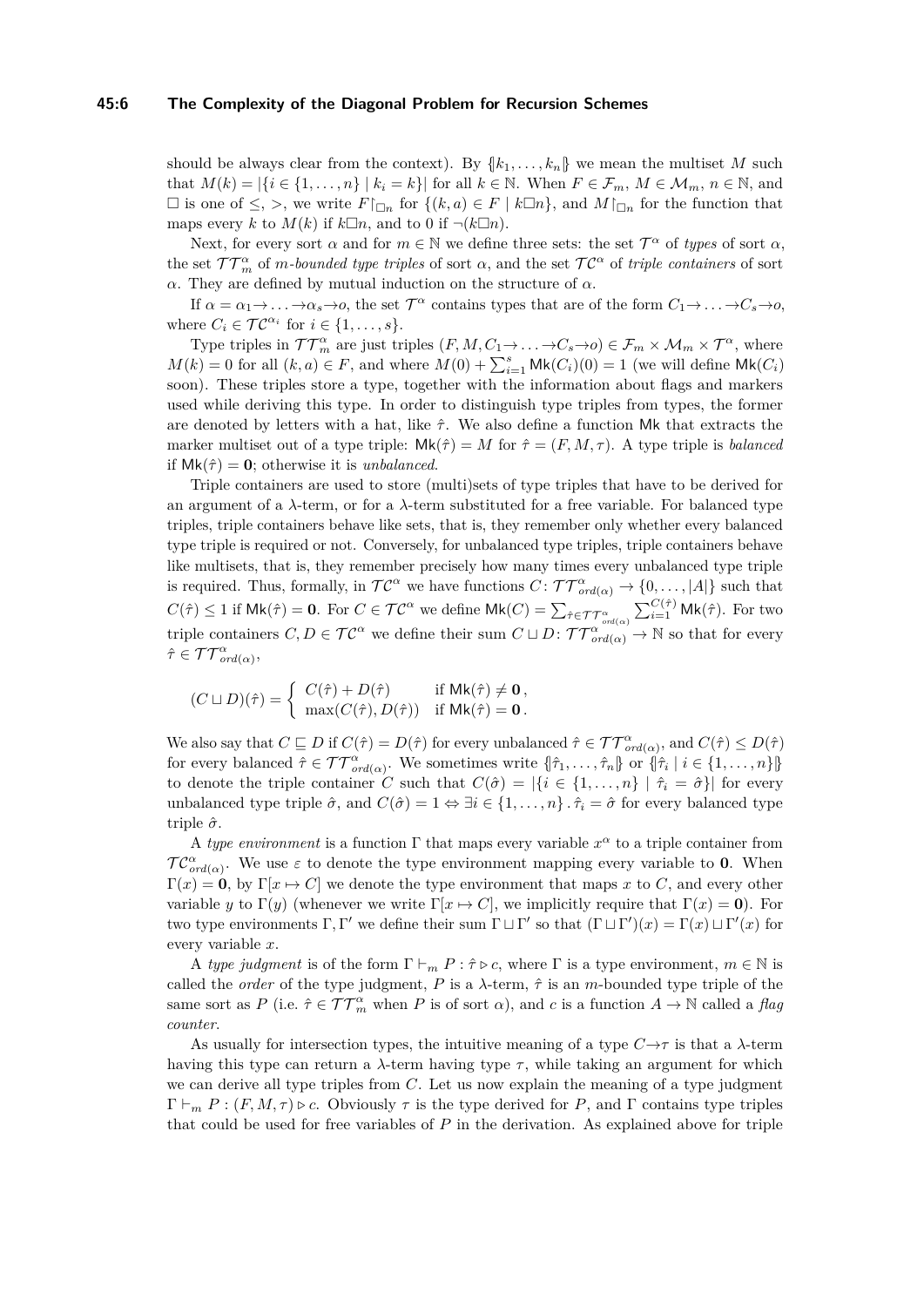## **P. Parys 45:7**

containers, balanced and unbalanced type triples behave differently: all unbalanced type triples assigned to variables by Γ have to be used exactly once in the derivation; conversely, balanced type triples may be used any number of times. Going further, the order *m* of the type judgment bounds the order of flags and markers that can be used in the derivation: flags can be of order at most  $m + 1$ , and markers of order at most  $m$ . The multiset M counts markers used in the derivation, together with those provided by free variables (i.e., we imagine that some derivations, specified by the type environment, are already substituted in our derivation for free variables); we, however, do not include markers provided by arguments of the *λ*-term (i.e. coming from the triple containers  $C_i$  when  $\tau = C_1 \rightarrow \ldots \rightarrow C_s \rightarrow o$ ). The set *F* contains an information about flags of order at most *m* used in the derivation. A pair  $(k, a)$  can be contained in F if a  $(k, a)$ -flag is placed in the derivation itself, or provided by a free variable, or provided by an argument. We do not have to keep in *F* all such pairs, i.e., if we can derive a type triple with some flag set *F*, then we can derive it also with every subset of  $F$  as the flag set. In fact, we cannot keep in  $F$  all such pairs due to two restrictions. First, the definition of a flag set allows to have in *F* at most one pair (*k, a*) for every order *k*. Second, we intentionally remove from *F* all pairs  $(k, a)$  for which  $M(k) > 0$ . Finally, in a type judgment we have a function *c*, called a *flag counter*, that for each symbol *a* counts the number of  $(m + 1, a)$ -flags present in the derivation.

**Type System.** Before giving rules of the type system, let us state two general facts. First, all type derivations are assumed to be finite – although we derive types mostly for infinite *λ*-terms, each type derivation analyzes only a finite part of a term. Second, we require that premisses and conclusions of all rules are valid type judgments. For example, when the type environment appearing in the conclusion of a rule is  $\Gamma \sqcup \Gamma'$ , this implies that for all *x* and all unbalanced type triples  $\hat{\tau}$  it holds  $\Gamma(x)(\hat{\tau}) + \Gamma'(x)(\hat{\tau}) \leq |A|$  (so that  $(\Gamma \sqcup \Gamma')(x)$  is indeed a valid triple container). Let us also remark that rules of the type system will guarantee that the order *m* of all type judgments used in a derivation will be the same.

Rules of the type system correspond to particular constructs of *λ*-calculus. We start by giving the first three rules:

$$
\frac{M\vert_{\leq\operatorname{ord}(x)}=M'}{\varepsilon[x\mapsto\{(F,M',\tau)\}\vert\vert_{\substack{m\in\mathbb{Z}:\, (F,M,\tau)\triangleright\mathbf{0}}} \text{ (VaR)}} \qquad \frac{\Gamma\vdash_m P_i : \hat{\tau}\triangleright c \qquad i\in\{1,\ldots,r\}}{\Gamma\vdash_m \operatorname{nd}\langle P_1,\ldots,P_r\rangle : \hat{\tau}\triangleright c} \text{ (ND)}
$$
\n
$$
\frac{\Gamma[x\mapsto C']\vdash_m P : (F,M,\tau)\triangleright c \qquad C'\sqsubseteq C}{\Gamma\vdash_m \lambda x.P : (F,M-\operatorname{Mk}(C),C\to\tau)\triangleright c} \text{ (A)}
$$

The (VAR) rule allows to have in the resulting marker multiset M some numbers that do not come from the multiset assigned to *x* by the type environment; these are the orders of markers placed in the leaf using this rule. Notice, however, that we allow here only orders greater than  $ord(x)$ . This is consistent with the intuitive description of the type system (page [4\)](#page-3-1), which says that a marker of order *k* can be put in a place that will be a leaf after performing all *β*-reductions of order at least *k*. Indeed, the variable *x* remains a leaf after performing *β*-reductions of orders greater than  $ord(x)$ , but while performing *β*-reductions of order *ord*(*x*) this leaf will be replaced by a subterm substituted for *x*. Recall also that, by definition of a type judgment, we require that  $(F, M', \tau) \in \mathcal{TT}^{\alpha}_{ord(x)}$  and  $(F, M, \tau) \in \mathcal{TT}^{\alpha}_{m}$ , for appropriate sort  $\alpha$ ; this introduces a bound on maximal numbers that may appear in  $F$ and *M*.

<span id="page-6-0"></span>**Example 4.** Denoting  $\hat{\rho}_0 = (\emptyset, \{0\}, o)$  we can derive:

$$
\overline{\varepsilon[x\mapsto \{\!\!\{\hat{\rho}_0\}\!\!\} \!\!\} \vdash_1 \!\! x: (\emptyset, \{\!\!\{0\}\!\!\}, o) \triangleright \mathbf{0} \ ( \text{Var}) \qquad \quad \overline{\varepsilon[x\mapsto \{\!\!\{\hat{\rho}_0\}\!\!\} \!\!\} \vdash_1 \! x: (\emptyset, \{\!\!\{0, 1, 1\}\!\!\}, o) \triangleright \mathbf{0} \ ( \text{Var})
$$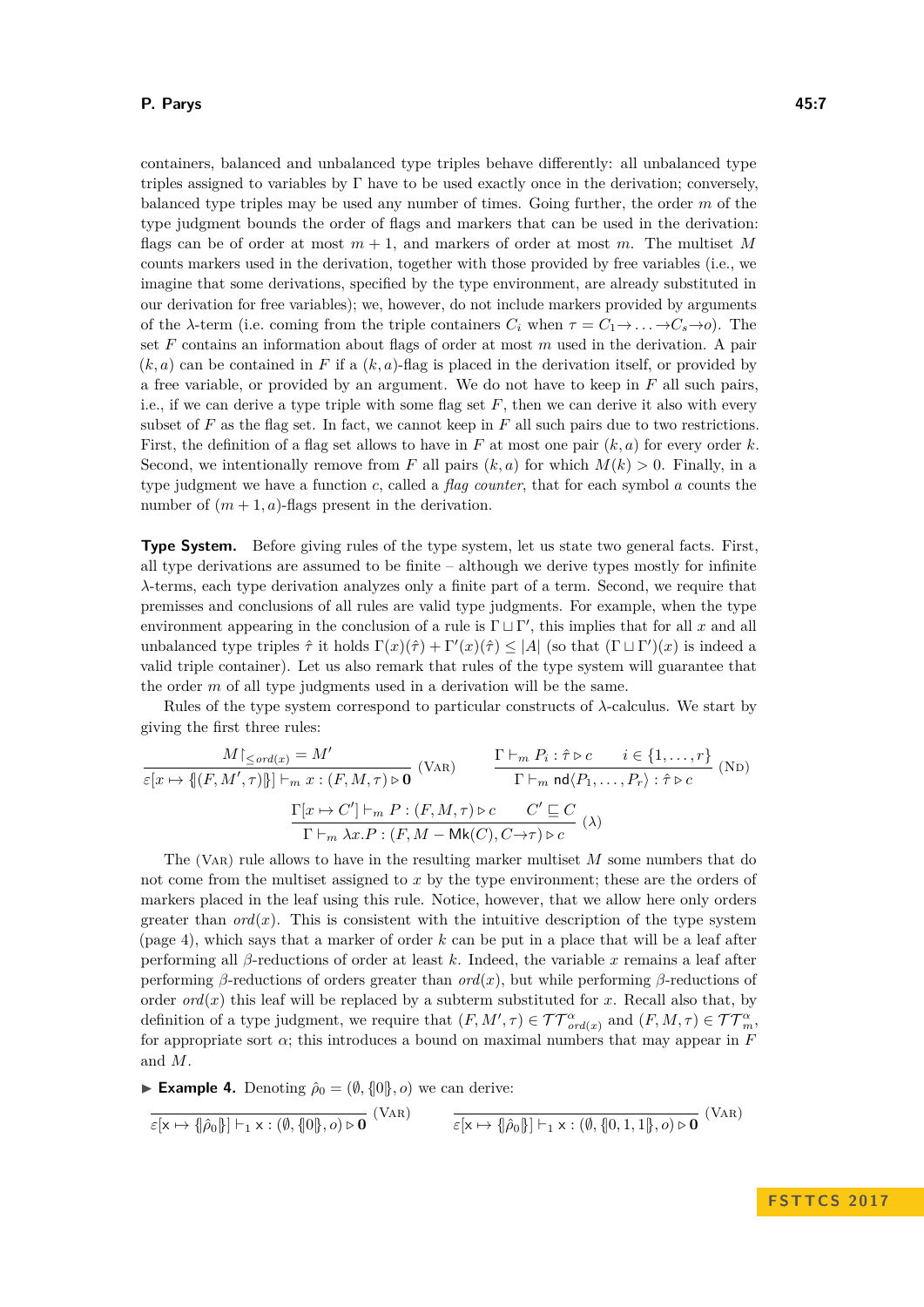#### **45:8 The Complexity of the Diagonal Problem for Recursion Schemes**

In the derivation on the right, two markers of order 1 are placed in the conclusion of the rule.

We see that to derive a type for the nondeterministic choice  $\mathsf{nd}\langle P_1,\ldots,P_r\rangle$ , we need to derive it for one of the subterms  $P_1, \ldots, P_r$ .

For the ( $\lambda$ ) rule, recall that  $C' \sqsubseteq C$  means that in  $C'$  we have all unbalanced type triples from *C*, and some subset of balanced type triples from *C*. Thus in a subderivation concerning the  $\lambda$ -term *P*, we need to use all unbalanced type triples provided by an argument of  $\lambda x.P$ , while balanced type triples may be used or not. Recall also that we intend to store in the marker multiset the markers contained in the derivation itself and those provided by free variables, but not those provided by arguments. Because of this, in the conclusion of the rule we remove from *M* the markers provided by *x*. It is required, implicitly, that the result remains nonnegative. The set *F*, unlike *M*, stores also flags provided by arguments, so we do not need to remove anything from *F*.

<span id="page-7-0"></span>**Example 5.** In this example we show how the (ND) and  $(\lambda)$  rules can be used. Notice that in the conclusion of the  $(\lambda)$  rule, in both derivations, we remove 0 from the marker multiset, because an order-0 marker is provided by x.

$$
\frac{\varepsilon[\mathsf{x}\mapsto \{\hat{\rho}_0\}]\vdash_1 \mathsf{a}\langle\mathsf{x}\rangle : (\{(1,\mathsf{a})\}, \{0\}, o)\triangleright \mathbf{0}}{\varepsilon[\mathsf{x}\mapsto \{\hat{\rho}_0\}]\vdash_1 \mathsf{nd}\langle\mathsf{a}\langle\mathsf{x}\rangle, \mathsf{b}\langle\mathsf{x}\rangle\rangle : (\{(1,\mathsf{a})\}, \{0\}, o)\triangleright \mathbf{0}} \frac{\mathsf{(N}\mathsf{D})}{\varepsilon\vdash_1 \lambda\mathsf{x}. \mathsf{nd}\langle\mathsf{a}\langle\mathsf{x}\rangle, \mathsf{b}\langle\mathsf{x}\rangle\rangle : (\{(1,\mathsf{a})\}, \mathsf{0}, \{\hat{\rho}_0\}\rightarrow o)\triangleright \mathsf{0}} \quad (\lambda)}{\varepsilon[\mathsf{x}\mapsto \{\hat{\rho}_0\}]\vdash_1 \mathsf{a}\langle\mathsf{x}\rangle : (\emptyset, \{0,1,1\}, o)\triangleright \{(a,1),(b,0)\}\n\\ \frac{\varepsilon[\mathsf{x}\mapsto \{\hat{\rho}_0\}]\vdash_1 \mathsf{nd}\langle\mathsf{a}\langle\mathsf{x}\rangle, \mathsf{b}\langle\mathsf{x}\rangle\rangle : (\emptyset, \{0,1,1\}, o)\triangleright \{(a,1),(b,0)\}\n\\ \frac{\varepsilon[\mathsf{x}\mapsto \{\hat{\rho}_0\}]\vdash_1 \mathsf{nd}\langle\mathsf{a}\langle\mathsf{x}\rangle, \mathsf{b}\langle\mathsf{x}\rangle\rangle : (\emptyset, \{0,1,1\}, o)\triangleright \{(a,1),(b,0)\}\n\\ \frac{\varepsilon[\mathsf{x}\mapsto \lambda\mathsf{x}. \mathsf{nd}\langle\mathsf{a}\langle\mathsf{x}\rangle, \mathsf{b}\langle\mathsf{x}\rangle\rangle : (\emptyset, \{1,1\}, \{\hat{\rho}_0\}\rightarrow o)\triangleright \{(a,1),(b,0)\}\n\\ \frac{\mathsf{x}\mathsf{a}}{\mathsf{x}}\mathsf{a}\langle\mathsf{a}\rangle, \mathsf{b}\langle\mathsf{a}\rangle, \mathsf{b}\langle\mathsf{x}\rangle\rangle : (\emptyset, \{0,1,1\}, \{\hat{\rho}_0\}\rightarrow o)\triangleright \{(a,1,0,0,0)\}\n\\ \frac{\mathsf{x}\mathsf{a}}{\mathsf{x}}\mathsf{a}\langle\mathsf{a}\rangle
$$

The next three rules use a predicate  $Comp_m$ , saying how flags and markers from premisses contribute to the conclusion. It takes "as input" pairs  $(F_i, c_i)$  for  $i \in I$ , consisting of a flag set  $F_i$  and a flag counter  $c_i$  from some premiss. Moreover, the predicate takes a marker multiset *M* that will appear in the conclusion of the rule. The goal is to compute a flag set *F* and a flag counter *c* that should be placed in the conclusion. First, for each  $k \in \{1, \ldots, m+1\}$ consecutively, we decide which flags of order *k* should be placed in the considered node of a type derivation. We follow here the rules mentioned in the intuitive description. Namely, we place a  $(k, a)$ -flag if we are on the path leading to a marker of order  $k-1$  (i.e., if  $M(k-1) > 0$ ), and simultaneously we receive an information about a  $(k-1, a)$ -flag. By receiving this information we mean that either a  $(k-1, a)$ -flag was placed in the current node, or  $(k-1, a)$ belongs to some set  $F_i$ . Actually, we place multiple  $(k, a)$ -flags: one per each  $(k - 1, a)$ -flag placed in the current node, and one per each set  $F_i$  containing  $(k-1, a)$ . Then, we compute *F* and *c*. In  $c(a)$ , for every  $a \in A$ , we store the number of  $(m + 1, a)$ -flags: we sum all the flag counters  $c_i$ , and we add the number of  $(m + 1, a)$ -flags placed in the current node. In *F*, we allow to keep elements of all *F<sup>i</sup>* , and we allow to add pairs (*k, a*) for flags that were placed in the current node, but it can be chosen "nondeterministically" which of them are actually taken to  $F$ , and which are dropped. It is often necessary to drop some elements, since when the set  $F$  is used in a type triple, the definitions of a flag set and of a type triple put additional requirements on this set.

Below we give a formal definition, in which  $f'_{k,a}$  contains the number of  $(k, a)$ -flags placed in the current node, while  $f_{k,a}$  additionally counts the number of premisses for which  $(k, a) \in F_i$ . We say that  $(F, c) \in Comp_m(M; ((F_i, c_i))_{i \in I})$  when

$$
F \subseteq \{(k, a) | f_{k,a} > 0\},
$$
 and  $c(a) = f_{m+1,a} + \sum_{i \in I} c_i(a)$  for all  $a \in A$ ,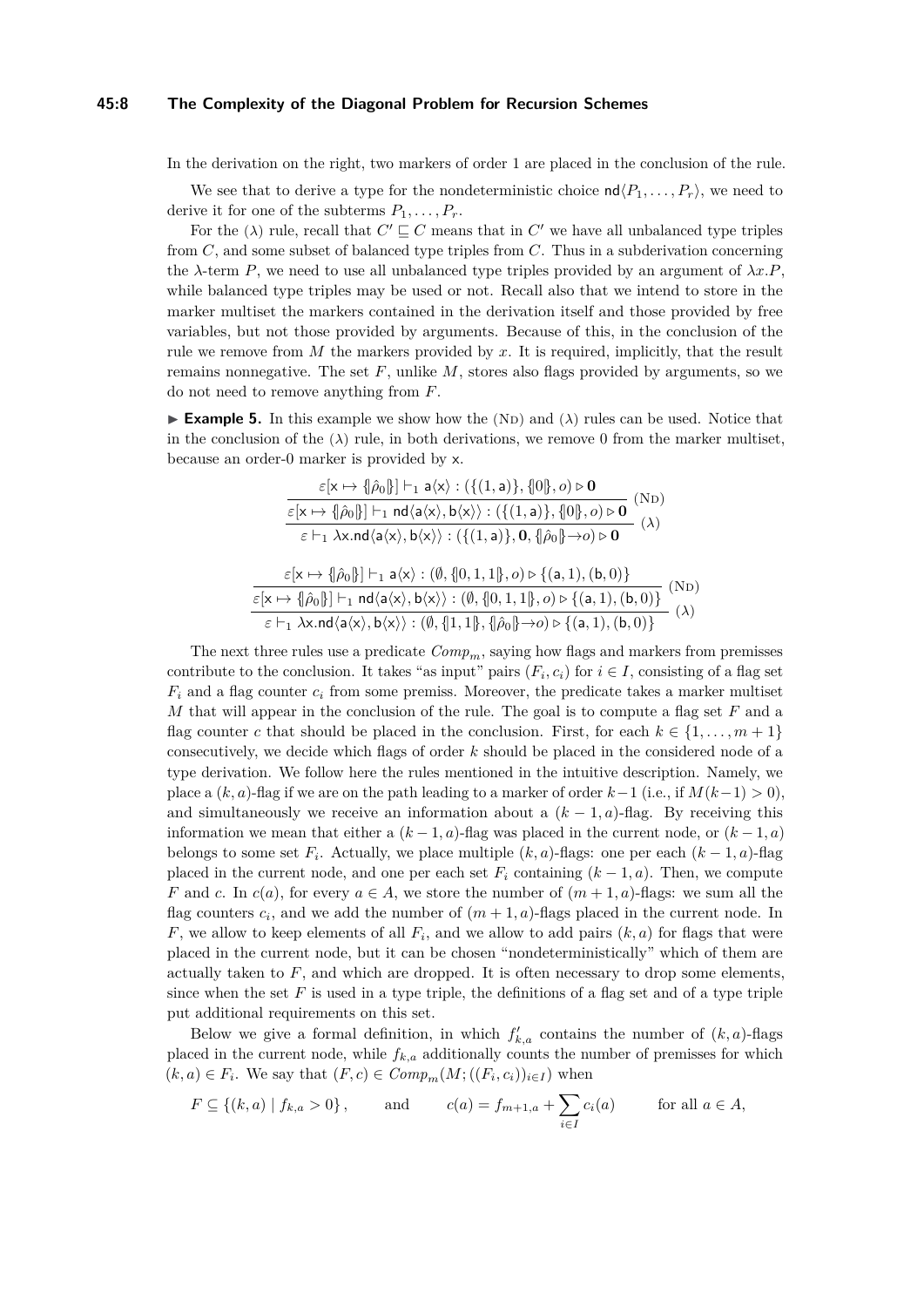## **P. Parys 45:9**

where, for  $k \in \{0, \ldots, m+1\}$  and  $a \in A$ ,

$$
f_{k,a} = f'_{k,a} + \sum_{i \in I} |F_i \cap \{(k,a)\}|, \qquad f'_{k,a} = \begin{cases} 0 & \text{if } k = 0 \text{ or } M(k-1) = 0, \\ f_{k-1,a} & \text{otherwise.} \end{cases}
$$

We now present rules for node constructors using symbols other than nd:

$$
\frac{(F,c) \in Comp_m(M; (\{(0,a)\}, \mathbf{0})) \qquad a \neq \mathsf{nd}}{\varepsilon \vdash_m a \langle \rangle : (F, M, o) \triangleright c} \quad \text{(Con0)}
$$

$$
\frac{\Gamma \vdash_m P : (F', M, o) \triangleright c' \qquad (F, c) \in Comp_m(M; (\{(0, a)\}, \mathbf{0}), (F', c')) \qquad a \neq \mathsf{nd}}{\Gamma \vdash_m a \langle P \rangle : (F, M, o) \triangleright c} \qquad (Con1)
$$

In these rules we do not claim that the set  $\{(0, a)\}$  passed to  $Comp_m$  is an element of  $\mathcal{F}_m$  (and in fact it is not, because the order is 0, which is forbidden for flags; we also do not necessarily have that  $a \in A$ ). The effect of passing this set is that if  $M(0) > 0$  (i.e., we are on the path to the order-0 marker) and  $a \in A$ , then  $Comp_m$  places a  $(1, a)$ -flag in the current node, and maybe also some  $(k, a)$ -flags for higher  $k$ . In the (Con0) rule, i.e., if we are in a leaf, we are allowed to place markers of arbitrary order: the marker multiset *M* may be arbitrary.

<span id="page-8-0"></span>► **Example 6.** The (Con1) rule may be instantiated in the following ways:

$$
\frac{\varepsilon[\mathsf{x} \mapsto \{\hat{\rho}_0\}] \vdash_1 \mathsf{x} : (\emptyset, \{0\}, o) \triangleright \mathbf{0}}{\varepsilon[\mathsf{x} \mapsto \{\hat{\rho}_0\}] \vdash_1 \mathsf{a}\langle\mathsf{x}\rangle : (\{(1, \mathsf{a})\}, \{0\}, o) \triangleright \mathbf{0}} \quad (\text{Con1})
$$
\n
$$
\frac{\varepsilon[\mathsf{x} \mapsto \{\hat{\rho}_0\}]\vdash_1 \mathsf{x} : (\emptyset, \{0, 1, 1\}, o) \triangleright \mathbf{0}}{\varepsilon[\mathsf{x} \mapsto \{\hat{\rho}_0\}]\vdash_1 \mathsf{a}\langle\mathsf{x}\rangle : (\emptyset, \{0, 1, 1\}, o) \triangleright \{(a, 1), (b, 0)\}} \quad (\text{Con1})
$$

In the first example, a (1*,* a)-flag is placed in the conclusion of the rule (because the marker multiset contains 0, the pair  $(0, a)$  passed to the  $Comp_1$  predicate results in the  $(1, a)$  pair in the flag set). In the second example, (1*,* a)- and (2*,* a)-flags are placed in the conclusion of the (Con1) rule: since order-1 markers are visible, we do not put (1*,* a) to the flag set, but instead we create a (2*,* a)-flag, which results in increasing the flag counter.

The last rule describes application:

$$
\Gamma' \vdash_m P : (F', M', \{ |F_i|_{\leq \text{ord}(Q)}, M_i|_{\leq \text{ord}(Q)}, \tau_i) \mid i \in I \} \to \tau) \triangleright c'
$$
  
\n
$$
\Gamma_i \vdash_m Q : (F_i, M_i, \tau_i) \triangleright c_i \text{ for each } i \in I \qquad M = M' + \sum_{i \in I} M_i \qquad \text{ord}(Q) \leq m
$$
  
\n
$$
\underbrace{(F, c) \in Comp_m(M; (F', c'), ((F_i|_{> \text{ord}(Q)}, c_i))_{i \in I}) \qquad \{(k, a) \in F' \mid M(k) = 0\} \subseteq F}_{\Gamma' \sqcup \bigsqcup_{i \in I} \Gamma_i \vdash_m PQ : (F, M, \tau) \triangleright c}
$$
 (④)

In this rule, it is allowed (and potentially useful) that for two different  $i \in I$  the type triples  $(F_i, M_i, \tau_i)$  are equal. It is also allowed that  $I = \emptyset$ , in which case no type needs to be derived for *Q*. Observe how flags and markers coming from premisses concerning *Q* are propagated: only flags and markers of order  $k \leq \text{ord}(Q)$  are visible to P, while only flags of order  $k > ord(Q)$  are passed to the  $Comp_m$  predicate. This can be justified if we recall the intuitions staying behind the type system (see page [4\)](#page-3-1). Indeed, while considering flags and markers of order *k*, we should imagine the *λ*-term obtained from the current *λ*-term by performing all *β*-reductions of order at least *k*; the distribution of flags and markers of order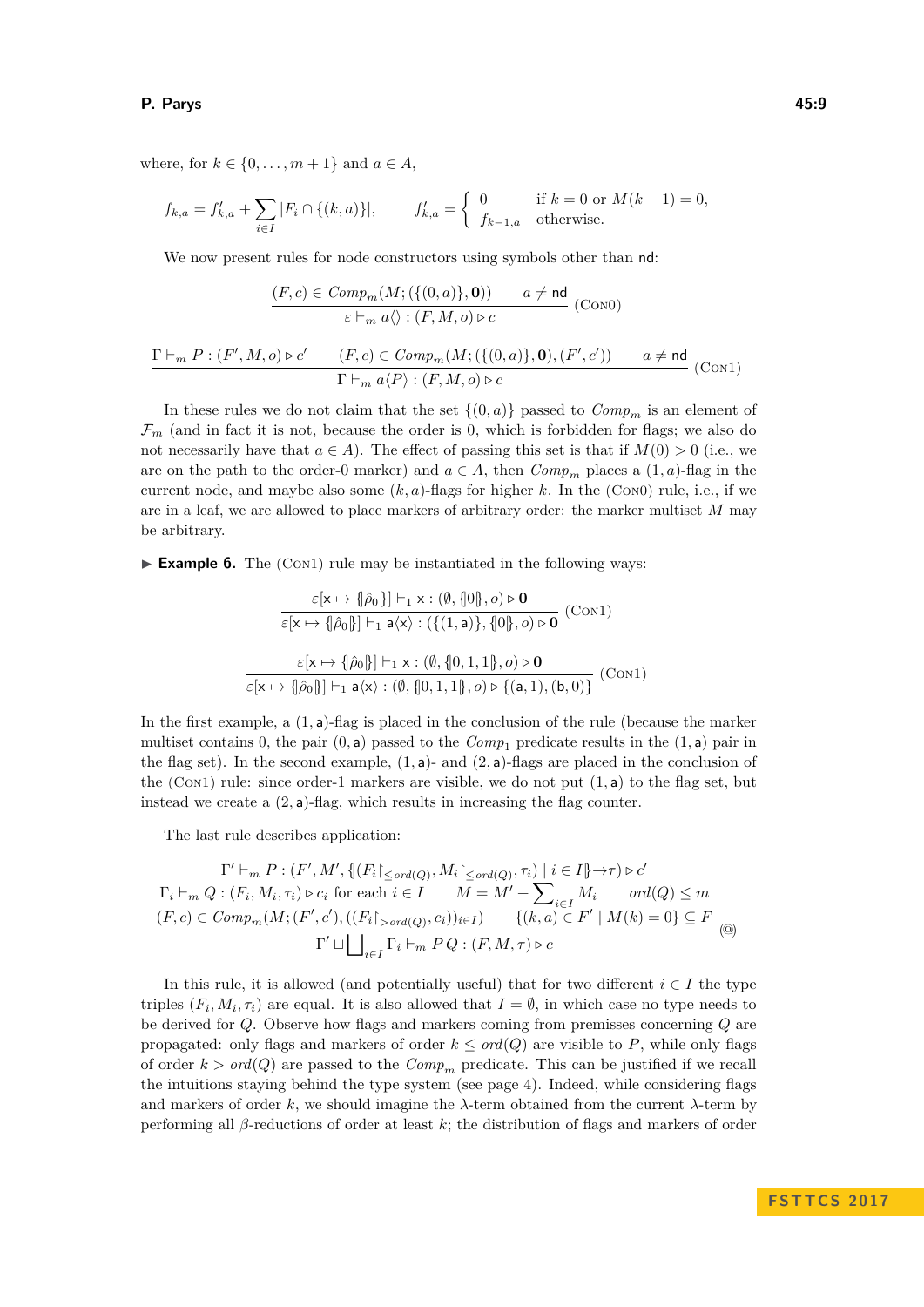## **45:10 The Complexity of the Diagonal Problem for Recursion Schemes**

*k* in the current *λ*-term actually simulates their distribution in this imaginary *λ*-term. Thus, if  $k \leq \text{ord}(Q)$ , then our application will disappear in this imaginary  $\lambda$ -term (thanks to the homogenity assumption), and *Q* will be already substituted somewhere in *P*; for this reason we need to pass the information about flags and markers of order *k* from *Q* to *P*. Conversely, if  $k > ord(Q)$ , then in the imaginary  $\lambda$ -term the considered application will be still present, and in consequence the subterm corresponding to *P* will not see flags and markers of order *k* placed in the subterm corresponding to *Q*. The condition  $\{(k, a) \in F' \mid M(k) = 0\} \subseteq F$ (saying that some flags from  $F'$  cannot disappear) is useful for proofs.

<span id="page-9-0"></span>**Example 7.** Recalling that  $\hat{\rho}_0 = (\emptyset, \{0\}, o)$ , denote by  $\hat{\tau}_a$  and  $\hat{\tau}_m$  the type triples derived in Example [5:](#page-7-0)  $\hat{\tau}_a = (\{(1, a)\}, 0, \{\hat{\rho}_0\} \rightarrow o)$  and  $\hat{\tau}_m = (\emptyset, \{1, 1\}, \{\hat{\rho}_0\} \rightarrow o)$ . We can derive:

|                                                                                                                                                                                                                                          | $\varepsilon$ $f \mapsto \{\hat{\tau}_{m}\}\$ $\vdash_1 f : \hat{\tau}_{m} \triangleright \mathbf{0}$                                                             | $\varepsilon[y \mapsto {\hat{\beta}}_0{\hat{\beta}}] \vdash_1 y : \hat{\rho}_0 \triangleright \mathbf{0}$ | $\circledcirc$ |
|------------------------------------------------------------------------------------------------------------------------------------------------------------------------------------------------------------------------------------------|-------------------------------------------------------------------------------------------------------------------------------------------------------------------|-----------------------------------------------------------------------------------------------------------|----------------|
| $\varepsilon$ $\mathsf{f} \mapsto \{\hat{\tau}_a\}\mathsf{h}_1$ $\mathsf{f} : \hat{\tau}_a \triangleright \mathbf{0}$                                                                                                                    | $\varepsilon[f \mapsto \{\! \{\hat{\tau}_m\}, y \mapsto \{\! \{\hat{\rho}_0\} \! \}] \vdash_1 f y: (\emptyset, \{\! \{0,1,1\} \!\}, o) \triangleright \mathbf{0}$ |                                                                                                           | $^{\rm{(Q)}}$  |
| $\varepsilon[f \mapsto \{\hat{\tau}_\mathsf{a},\hat{\tau}_\mathsf{m} \}, \mathsf{y} \mapsto \{\hat{\rho}_0\}]\vdash_1 \mathsf{f}\,(\mathsf{f}\,\mathsf{y}): (\emptyset,\{\!\!\{0,1,1\}\!\!\},o) \triangleright \{\mathsf{(a,1),(b,0)}\}$ |                                                                                                                                                                   |                                                                                                           | $(\lambda)$    |
| $\varepsilon$ [f $\mapsto$ { $\hat{\tau}_a, \hat{\tau}_m$ }] $\vdash_1 \lambda$ y.f (f y) : $\hat{\tau}_m \triangleright$ {(a, 1), (b, 0)}                                                                                               |                                                                                                                                                                   |                                                                                                           |                |

Below the lower  $\textcircled{a}$  rule the information about a  $(1, a)$ -flag (from the first premiss) meets the information about a marker of order 1 (from the second premiss), and thus a (2*,* a)-flag is placed, which increases the flag counter.

Denote  $\hat{\rho}_m = (\emptyset, M_m^{all}, o)$ , where  $M_m^{all} \in \mathcal{M}_m$  is such that  $M_m^{all}(0) = 1$  and  $M_m^{all}(k) = |A|$ for all  $k \in \{1, \ldots, m\}$ . The key property of the type system is described by the following theorem.

<span id="page-9-2"></span>**► Theorem 8.** Let  $m \in \mathbb{N}$ , and let P be a closed word-recognizing  $\lambda$ -term of sort o and *complexity at most*  $m + 1$ *. Then*  $Diag_A(\mathcal{L}(BT(P)))$  *holds if and only if for every*  $n \in \mathbb{N}$  *we can derive*  $\varepsilon \vdash_m P : \hat{\rho}_m \triangleright c_n$  *with some*  $c_n$  *such that*  $c_n(a) \geq n$  *for all*  $a \in A$ *.* 

We omit the proof of this theorem. The overall idea is to follow the intuitions described on page [4,](#page-3-1) and consider only such sequences of *β*-reductions in which reductions of higher orders are performed before *β*-reductions of lower orders. The details are tedious, but rather standard. Actually, a quite similar proof was performed in our recent work [\[19\]](#page-13-9) concerning the single-letter case.

<span id="page-9-1"></span>**Example 9.** Denote  $\hat{\sigma}_R = (\emptyset, \{0\}, \{\hat{\tau}_a, \hat{\tau}_b, \hat{\tau}_m\} \rightarrow o)$ , where  $\hat{\tau}_b = (\{(1, b)\}, 0, \{\hat{\rho}_0\} \rightarrow o)$ . We can derive  $\varepsilon \vdash_1 R_1 : \hat{\sigma}_R \triangleright \mathbf{0}$  by descending to the first child of the outermost  $\mathsf{nd}\langle \cdot, \cdot \rangle$  in  $R_1 = \lambda f \cdot \text{nd}(f(c\langle), R_1(\lambda y.f(fy))\rangle)$ . Then, basing on a type judgment  $\varepsilon \vdash_1 R_1 : \hat{\sigma}_R \triangleright c$  we can derive  $\varepsilon \vdash_1 R_1 : \hat{\sigma}_R \triangleright \{(\mathsf{a}, c(\mathsf{a}) + 1), (\mathsf{b}, c(\mathsf{b}))\}$  using in particular the derivation fragment from Example [7,](#page-9-0) and similarly  $\varepsilon \vdash_1 R_1 : \hat{\sigma}_R \triangleright \{(\mathsf{a}, c(\mathsf{a})), (\mathsf{b}, c(\mathsf{b}) + 1)\}\.$  By composing the above derivation fragments, we can derive  $\varepsilon \vdash_1 R_1 : \hat{\sigma}_R \triangleright c$  for *c* that is arbitrarily large on both coordinates. Examples [4-](#page-6-0)[6](#page-8-0) contain derivations of type triples  $\hat{\tau}_a$  and  $\hat{\tau}_m$  for the *λ*-term  $\lambda$ x.nd $\langle a \langle x \rangle$ , b $\langle x \rangle$ ; similarly we can derive the type triple  $\hat{\tau}_b$ . Using the (@) rule one more time, we can derive  $\varepsilon \vdash_1 \Lambda(\mathcal{G}_1) : \hat{\rho}_1 \triangleright c$  for *c* that is arbitrarily large on both coordinates.

**Example 10.** Consider the scheme  $\mathcal{G}_2$  obtained from  $\mathcal{G}_1$  by changing the rule  $\mathcal{R}(N)$  to *λ***f***.*nd $\langle f(c)\rangle$ *,* N (*λy.fy*)). Then while deriving a type for *λy.fy* we can use only one type triple: either  $\hat{\tau}_a$ , or  $\hat{\tau}_b$ , or  $\hat{\tau}_m$ , which causes that the flag counter is not increased. Thus, by adopting the derivation fragment considered in the previous example, out of  $\varepsilon \vdash_1 R_2 : \hat{\sigma}_R \triangleright c$  we can only derive  $\varepsilon \vdash_1 R_2 : \hat{\sigma}_R \triangleright c$ , with the same flag counter (where  $R_2$  is defined analogously to  $R_1$ ). Altogether, we can derive  $\varepsilon \vdash_1 \Lambda(G_2)$ :  $\hat{\rho}_1 \triangleright c$  only for *c* with  $c(\mathsf{a}) + c(\mathsf{b}) \leq 1$ . This corresponds to the fact that  $\mathcal{L}(\mathcal{G}_2)$  contains only words with at most one letter from  $\{a, b\}$ .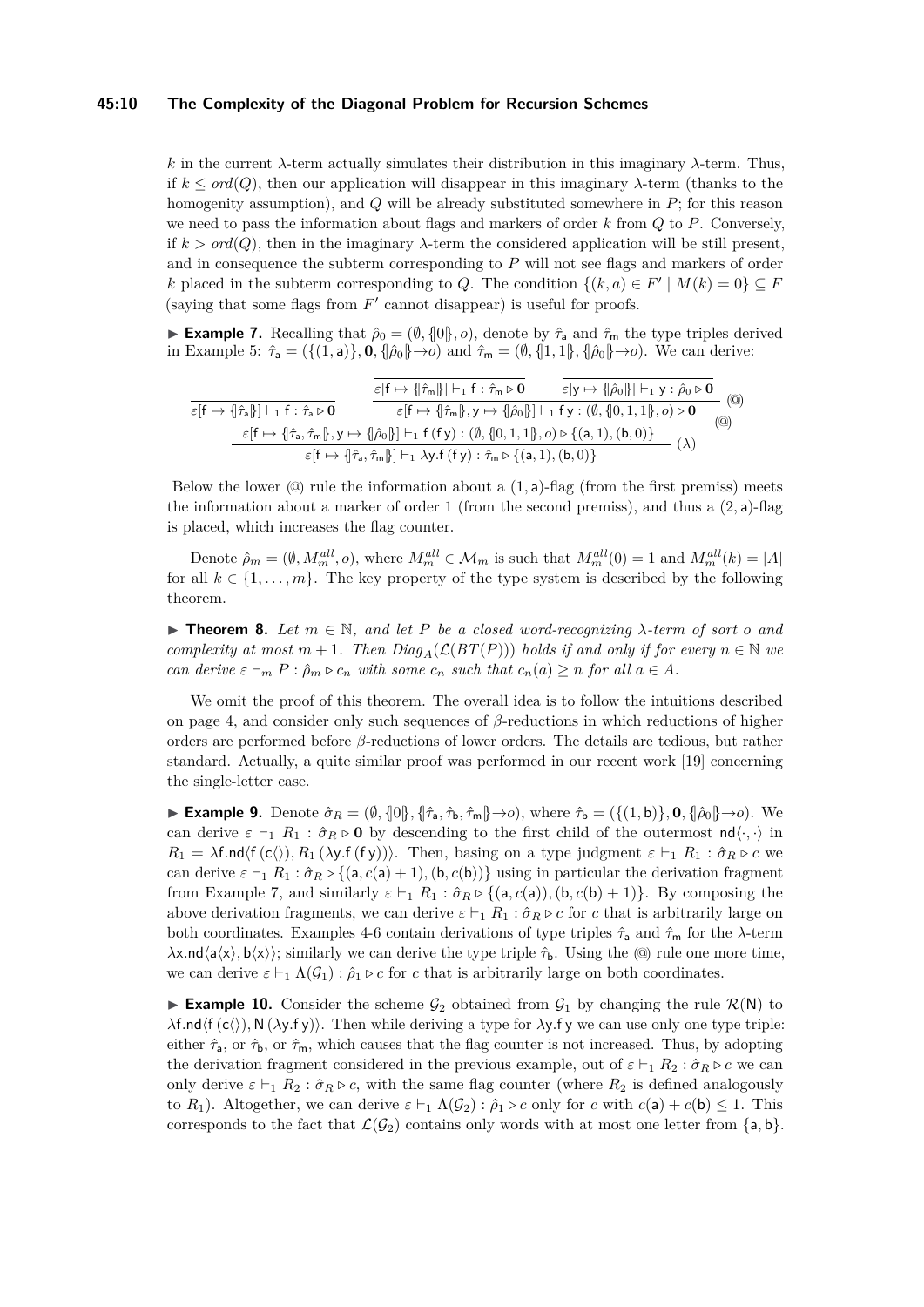$\mathcal{R}(M) = N(\lambda x.a\langle x \rangle),$   $\mathcal{R}(M_b) = nd\langle c \langle a \rangle, b \langle M_b \rangle,$  $\mathcal{R}(N) = \lambda f \cdot nd \langle f M_b, N (\lambda y \cdot f (f y)) \rangle$ .

Here we need to place one order-1 marker (responsible for counting appearances of the a symbol) in a leaf corresponding to x, and another order-1 marker (responsible for counting appearances of the b symbol) in a leaf corresponding to  $c$ .

**Effectiveness.** We now justify how Theorem [3](#page-3-2) follows from Theorem [8,](#page-9-2) i.e., how given a word-recognizing scheme G of order at most  $m + 1$  and a set of symbols A, one can check in *m*-EXPTIME whether  $\varepsilon \vdash_m \Lambda(G) : \hat{\rho}_m \triangleright c$  can be derived for flag counters *c* that are arbitrarily large on every coordinate. Let us say that two type judgments are equivalent if they differ only in values of the flag counter. One can see that if *c* is required to be large enough on every coordinate, then in the derivation of  $\varepsilon \vdash_m \Lambda(\mathcal{G}) : \hat{\rho}_m \triangleright c$ , for every symbol  $a \in A$ , there are two equivalent type judgments lying on the same path (the path may depend on *a*) and such that the *a*-coordinate of their flag counter differs. A derivation having this property will be called *pumpable*. This name is justified, because the opposite implication also holds: if we have a pumpable type derivation, then we can repeat (as many times as we want) its fragment between all these pairs of equivalent type judgments, increasing arbitrarily all coordinates of the flag counter in the resulting type judgment. This holds thanks to the following additivity property of our type system: if out of  $\Gamma \vdash_m P : \hat{\tau} \triangleright c$  we can derive  $\Gamma' \vdash_m P' : \hat{\tau}' \triangleright c'$ , then out of  $\Gamma \vdash_m P : \hat{\tau} \triangleright d$  we can derive  $\Gamma' \vdash_m P' : \hat{\tau}' \triangleright c' + d - c$ .

We exploit the above equivalence, and we also observe that while deriving  $\varepsilon \vdash_m \Lambda(\mathcal{G})$ :  $\rho_m \triangleright c$  we may only use type judgments  $\Gamma \vdash_m Q : \hat{\tau} \triangleright d$  (call them *useful*) in which *Q* is a subterm of  $\Lambda(\mathcal{G})$  and  $\Gamma(x) \neq \mathbf{0}$  only for variables x that are free in *Q*. It is not difficult to give an algorithm that checks whether there is a pumpable derivation of  $\varepsilon \vdash_m \Lambda(\mathcal{G}) : \hat{\rho}_m \triangleright c$ (for some *c*), and works in time polynomial in the number of equivalence classes of useful type judgments (and exponential in |*A*|).

It remains to bound the number of these equivalence classes. We first bound the number of type triples. Essentially, type triples in  $TT_k^{\alpha}$  with  $\alpha = \alpha_1 \rightarrow \ldots \rightarrow \alpha_s \rightarrow o$  store "sets" of type triples from  $TT^{\alpha_i}_{ord(\alpha_i)}$ , and thus their number grows exponentially when we increase the order of  $\alpha$  by one. There is a slight exception for  $\alpha$  of order 1: the number of type triples in  $TT_k^{\alpha}$  for such  $\alpha$  is polynomial, not exponential. The reason is that, for a type  $(C_1 \rightarrow \cdots \rightarrow C_s \rightarrow o) \in \mathcal{T}_k^{\alpha}$  with  $ord(\alpha) = 1$ , the triple containers  $C_1, \ldots, C_s$  can contain altogether only at most one type triple (by definition it is required that  $\sum_{i=1}^{s} \mathsf{Mk}(C_i)(0) \leq 1$ while, on the other hand, for type triples  $\hat{\sigma} \in \mathcal{TT}_0^o$  it is required that  $\mathsf{Mk}(\hat{\sigma})(0) = 1$ . In effect,  $|\mathcal{TT}_{m}^{\alpha}|$  for  $ord(\alpha) \leq m+1$  is *m*-fold exponential in the size of G. It easily follows that the number of equivalence classes of useful type judgments is also *m*-fold exponential in the size of G, because all variables appearing in  $\Lambda(G)$  are of order strictly smaller than  $m + 1$ .

A trivial reduction from the problem of emptiness of  $\mathcal{L}(\mathcal{G})$  shows that our problem is indeed *m*-EXPTIME-hard [\[15\]](#page-13-11). For  $m \in \{-1, 0\}$  one can prove NP-completeness.

# <span id="page-10-0"></span>**4 Extensions**

**Downward Closure.** The downward closure of a language of words *L*, denoted *L*↓, is the set of all scattered subwords (subsequences) of words from *L*. Recall that the downward closure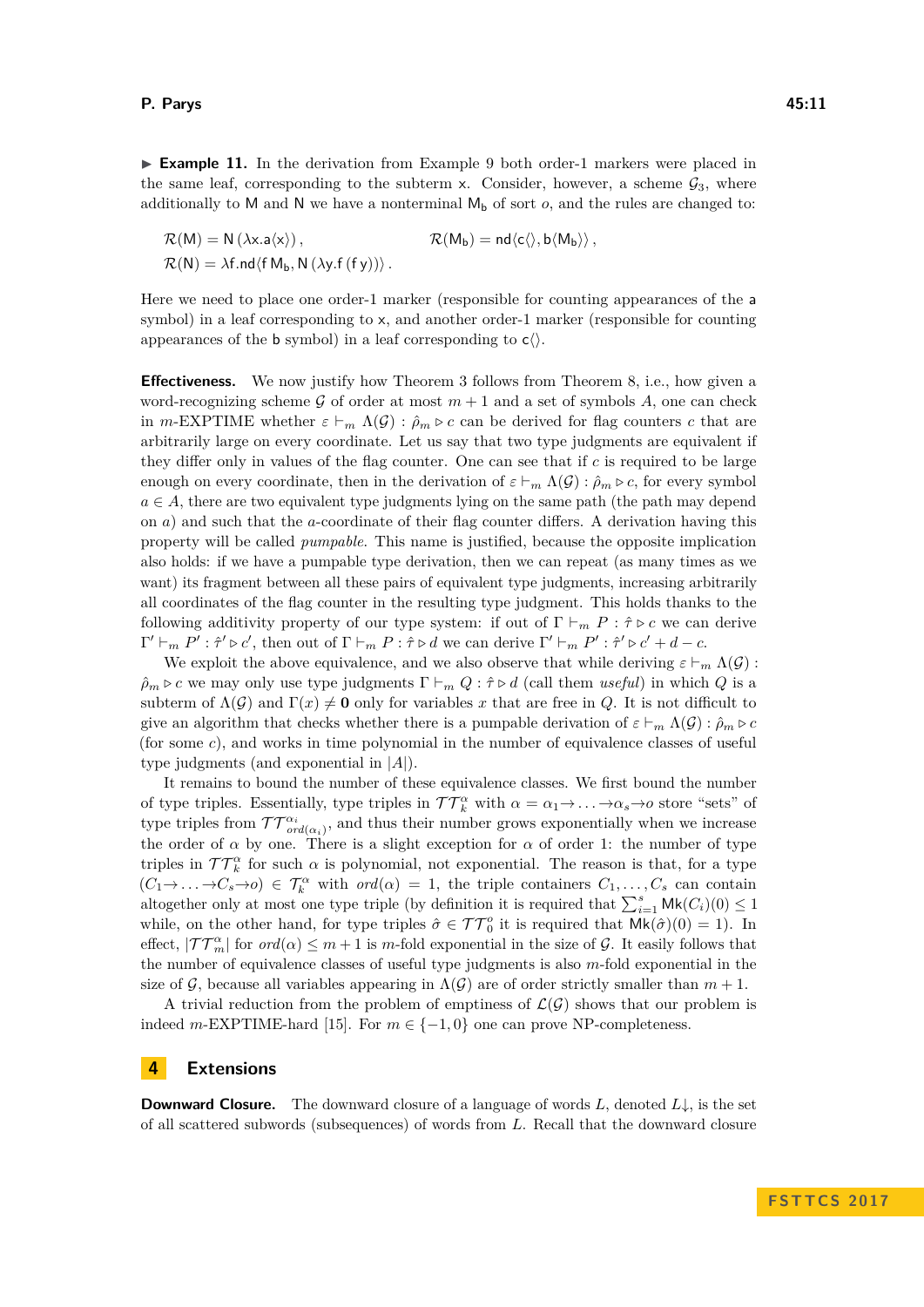## **45:12 The Complexity of the Diagonal Problem for Recursion Schemes**

of any set is always a regular language; moreover, it is a finite union of *ideals*, i.e., languages of the form  $Y_0^*\{x_1, \varepsilon\}Y_1^* \dots \{x_n, \varepsilon\}Y_n^*$ , where  $x_1, \dots, x_n$  are letters, and  $Y_0, \dots, Y_n$  are sets of letters. The main interest on the diagonal problem comes from the fact that this problem is closely related to computability of the downward closure of a language of words (where we aim in presenting the results by a list of ideals, or by a finite automaton). Indeed, having a word-recognizing scheme G, it is not difficult to compute  $\mathcal{L}(\mathcal{G})\downarrow$  by performing multiple calls to a procedure solving the diagonal problem (for products of  $\mathcal G$  and some finite automata). The complexity of this algorithm is directly related to the size of its output. We, however, do not know any upper bound on the size of (a representation of)  $\mathcal{L}(\mathcal{G})\downarrow$ . A recently developed pumping lemma for nondeterministic schemes [\[2\]](#page-12-9) may shed some new light on this subject (while pumping lemmata for deterministic schemes [\[10,](#page-12-10) [12\]](#page-13-6) seem irrelevant here).

Instead of actually computing the downward closure, Zetzsche [\[24\]](#page-13-12) proposed to consider the following decision problem of downward-closure inclusion: given two word-recognizing schemes  $\mathcal{G}, \mathcal{H}$  of order at most *m*, check whether  $\mathcal{L}(\mathcal{G}) \downarrow \subseteq \mathcal{L}(\mathcal{H}) \downarrow$ ; he proved that this problem is co-*m*-NEXPTIME-hard. It would be interesting to give some upper bound on the complexity of this problem. Although, again, we do know how to do this, we can at least give a partial result.

▶ **Theorem 12.** Let  $m > 1$ . Given a word-recognizing scheme H of order at most  $m + 1$ , *and an ideal I, the problem of deciding whether*  $I \subseteq \mathcal{L}(\mathcal{H})\downarrow$  *is m*-*EXPTIME-complete.* 

This is an easy consequence of Theorem [3:](#page-3-2) it is enough to appropriately combine  $\mathcal H$  with *I*, and then solve the diagonal problem.

**Tree-Generating Schemes.** Although the main interest on the diagonal problem is for word-recognizing schemes, the problem can be also considered for tree-recognizing schemes. Let us see how our methods can be adopted to this more general case. Consider a tree  $T \in \mathcal{L}(\mathcal{G})$ , and a term  $P_0$  such that  $\Lambda(\mathcal{G}) \to_{\beta}^* P_0$  and  $P_0 \to_{\sf nd}^* T$ , i.e., that *T* can be found in a prefix of *P*0. In the word case, we were placing order-1 flags in node constructors of *T*, and then we continued using the fact that they are all aligned along one path (as actually *T* consisted of a single path). This is no longer possible in the tree case. In order to resolve this issue, we additionally use flags of order 0, and we place them in node constructors of *T* (dispersed on multiple paths). Then, we choose only |*A*| paths, by placing order-1 markers in |*A*| leaves of  $P_0$ , and for every node labeled by a  $(0, a)$ -flag we place a  $(1, a)$ -flag in the closest ancestor that lies on a chosen path. In effect all order-1 flags are concentrated on only |*A*| paths, and we can continue as in the word case. The described modification causes an exponential growth of the number of types, which results in the following theorem.

**► Theorem 13.** For  $m \geq 1$ , the diagonal problem for tree-recognizing order-*m* schemes is  $m$ *-EXPTIME-complete. For*  $m = 0$  *it is NP-complete.* 

**Downward Closure for Trees.** One can also consider the downward closure of a language of trees, defined as a set of all trees that can be homeomorphically embedded in trees from the language. By Kruskal's tree theorem [\[17\]](#page-13-13) downward closures of tree languages are regular languages of trees. We notice, however, that (unlike for words) an algorithm solving the diagonal problem is highly insufficient for the purpose of computing the downward closure. Even in the single-letter case, in order to compute *L*↓, one has to check, in particular, whether for every  $n \in \mathbb{N}$ , a full binary tree of depth *n* can be embedded in some tree from *L*; using the diagonal problem, we can only determine whether *L* contains arbitrarily large trees. Extending our techniques to this kind of problems is an interesting direction for further work.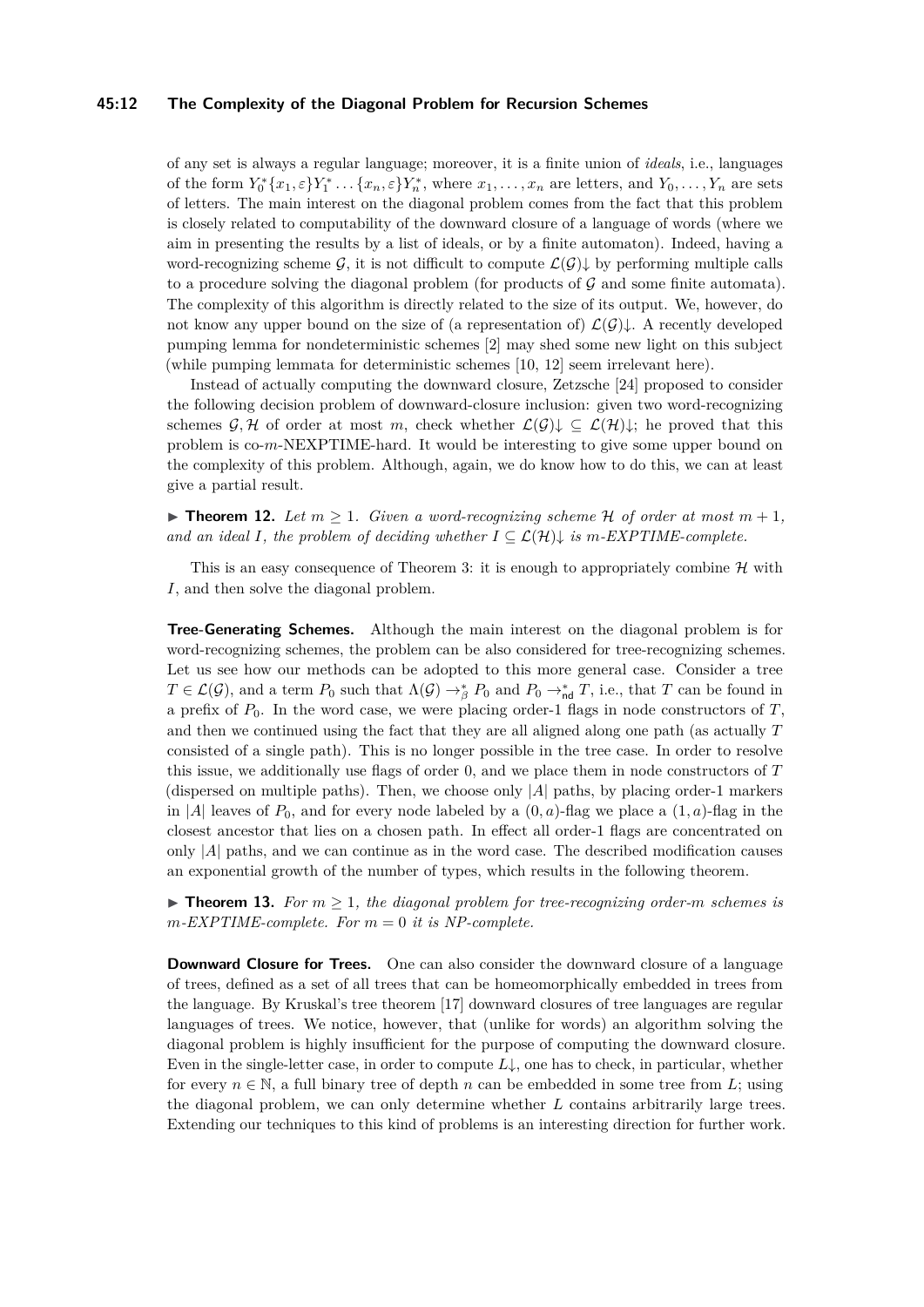# **References**

- <span id="page-12-3"></span>**1** Alfred V. Aho. Indexed grammars - an extension of context-free grammars. *J. ACM*, 15(4):647–671, 1968. [doi:10.1145/321479.321488](http://dx.doi.org/10.1145/321479.321488).
- <span id="page-12-9"></span>**2** Kazuyuki Asada and Naoki Kobayashi. Pumping lemma for higher-order languages. In Ioannis Chatzigiannakis, Piotr Indyk, Fabian Kuhn, and Anca Muscholl, editors, *44th International Colloquium on Automata, Languages, and Programming, ICALP 2017, July 10-14, 2017, Warsaw, Poland*, volume 80 of *LIPIcs*, pages 97:1–97:14. Schloss Dagstuhl - Leibniz-Zentrum fuer Informatik, 2017. [doi:10.4230/LIPIcs.ICALP.2017.97](http://dx.doi.org/10.4230/LIPIcs.ICALP.2017.97).
- <span id="page-12-4"></span>**3** Luca Breveglieri, Alessandra Cherubini, Claudio Citrini, and Stefano Crespi-Reghizzi. Multi-push-down languages and grammars. *Int. J. Found. Comput. Sci.*, 7(3):253–292, 1996. [doi:10.1142/S0129054196000191](http://dx.doi.org/10.1142/S0129054196000191).
- <span id="page-12-8"></span>**4** Christopher H. Broadbent and Naoki Kobayashi. Saturation-based model checking of higher-order recursion schemes. In Simona Ronchi Della Rocca, editor, *Computer Science Logic 2013 (CSL 2013), CSL 2013, September 2-5, 2013, Torino, Italy*, volume 23 of *LIPIcs*, pages 129–148. Schloss Dagstuhl - Leibniz-Zentrum fuer Informatik, 2013. [doi:10.4230/LIPIcs.CSL.2013.129](http://dx.doi.org/10.4230/LIPIcs.CSL.2013.129).
- <span id="page-12-2"></span>**5** Lorenzo Clemente, Pawel Parys, Sylvain Salvati, and Igor Walukiewicz. Ordered treepushdown systems. In Prahladh Harsha and G. Ramalingam, editors, *35th IARCS Annual Conference on Foundation of Software Technology and Theoretical Computer Science, FSTTCS 2015, December 16-18, 2015, Bangalore, India*, volume 45 of *LIPIcs*, pages 163– 177. Schloss Dagstuhl - Leibniz-Zentrum fuer Informatik, 2015. [doi:10.4230/LIPIcs.](http://dx.doi.org/10.4230/LIPIcs.FSTTCS.2015.163) [FSTTCS.2015.163](http://dx.doi.org/10.4230/LIPIcs.FSTTCS.2015.163).
- <span id="page-12-5"></span>**6** Lorenzo Clemente, Pawel Parys, Sylvain Salvati, and Igor Walukiewicz. The diagonal problem for higher-order recursion schemes is decidable. In Martin Grohe, Eric Koskinen, and Natarajan Shankar, editors, *Proceedings of the 31st Annual ACM/IEEE Symposium on Logic in Computer Science, LICS '16, New York, NY, USA, July 5-8, 2016*, pages 96–105. ACM, 2016. [doi:10.1145/2933575.2934527](http://dx.doi.org/10.1145/2933575.2934527).
- <span id="page-12-6"></span>**7** Wojciech Czerwinski, Wim Martens, Lorijn van Rooijen, and Marc Zeitoun. A note on decidable separability by piecewise testable languages. In Adrian Kosowski and Igor Walukiewicz, editors, *Fundamentals of Computation Theory - 20th International Symposium, FCT 2015, Gdańsk, Poland, August 17-19, 2015, Proceedings*, volume 9210 of *Lecture Notes in Computer Science*, pages 173–185. Springer, 2015. [doi:10.1007/978-3-319-22177-9\\_14](http://dx.doi.org/10.1007/978-3-319-22177-9_14).
- <span id="page-12-0"></span>**8** Werner Damm. The IO- and oi-hierarchies. *Theor. Comput. Sci.*, 20:95–207, 1982. [doi:](http://dx.doi.org/10.1016/0304-3975(82)90009-3) [10.1016/0304-3975\(82\)90009-3](http://dx.doi.org/10.1016/0304-3975(82)90009-3).
- <span id="page-12-1"></span>**9** Matthew Hague, Andrzej S. Murawski, C.-H. Luke Ong, and Olivier Serre. Collapsible pushdown automata and recursion schemes. In *Proceedings of the Twenty-Third Annual IEEE Symposium on Logic in Computer Science, LICS 2008, 24-27 June 2008, Pittsburgh, PA, USA*, pages 452–461. IEEE Computer Society, 2008. [doi:10.1109/LICS.2008.34](http://dx.doi.org/10.1109/LICS.2008.34).
- <span id="page-12-10"></span>**10** Alexander Kartzow and Pawel Parys. Strictness of the collapsible pushdown hierarchy. In Branislav Rovan, Vladimiro Sassone, and Peter Widmayer, editors, *Mathematical Foundations of Computer Science 2012 - 37th International Symposium, MFCS 2012, Bratislava, Slovakia, August 27-31, 2012. Proceedings*, volume 7464 of *Lecture Notes in Computer Science*, pages 566–577. Springer, 2012. [doi:10.1007/978-3-642-32589-2\\_50](http://dx.doi.org/10.1007/978-3-642-32589-2_50).
- <span id="page-12-7"></span>**11** Naoki Kobayashi. Types and higher-order recursion schemes for verification of higher-order programs. In Zhong Shao and Benjamin C. Pierce, editors, *Proceedings of the 36th ACM SIGPLAN-SIGACT Symposium on Principles of Programming Languages, POPL 2009, Savannah, GA, USA, January 21-23, 2009*, pages 416–428. ACM, 2009. [doi:10.1145/](http://dx.doi.org/10.1145/1480881.1480933) [1480881.1480933](http://dx.doi.org/10.1145/1480881.1480933).